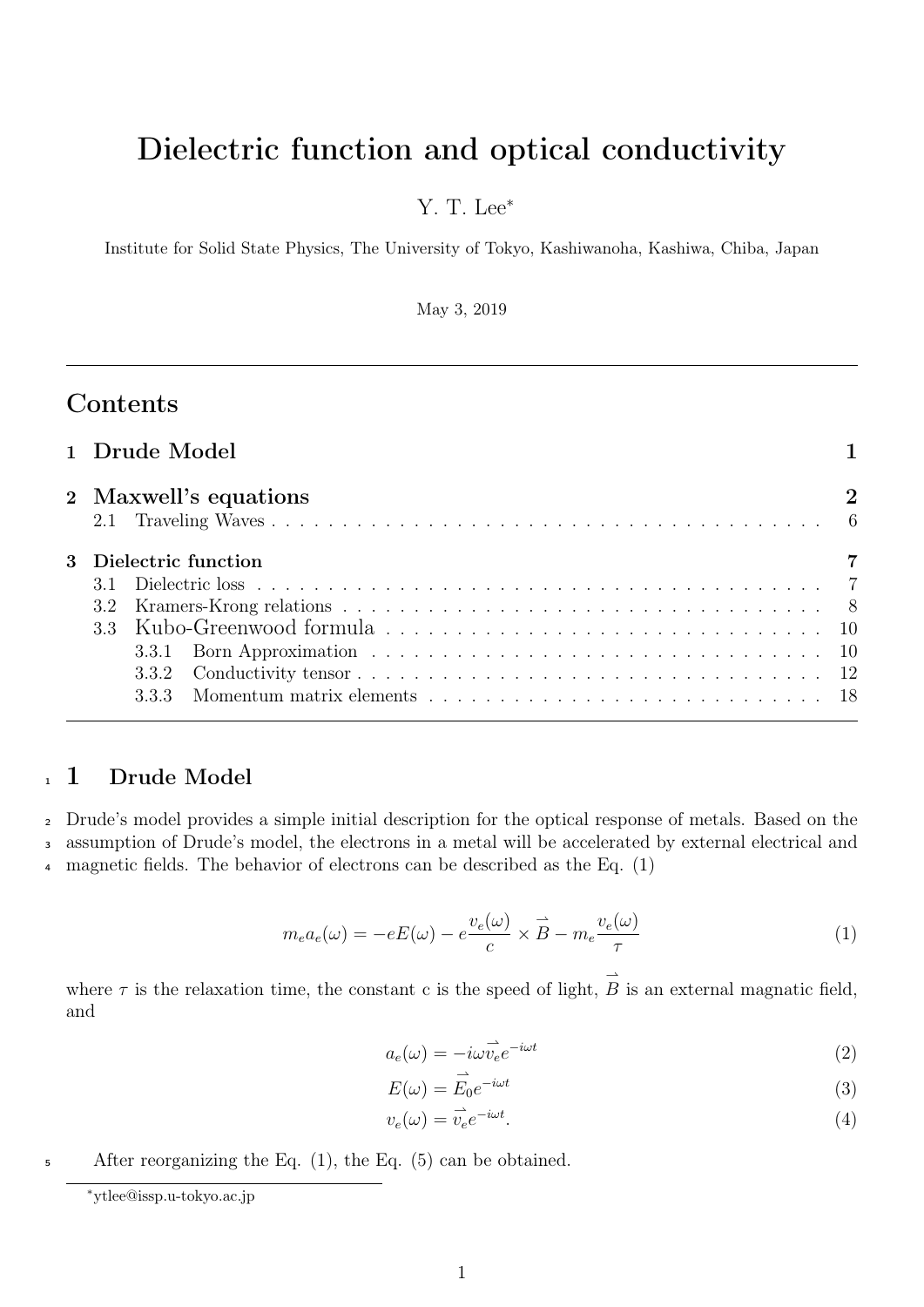$$
m_e(-i\omega \vec{v}_e e^{-i\omega t}) = -e\vec{E}_0 e^{-i\omega t} - e\vec{\frac{v}_e e^{-i\omega t}}{c} \times \vec{B} - m_e \frac{\vec{v}_e e^{-i\omega t}}{\tau}
$$
(5)

6 Here, we assume that there is no magnetic field in the system (i.e.  $B=0$ ) and remove  $e^{-i\omega t}$ , the  $Eq. (5)$  becomes

$$
-im_e\omega\vec{v_e} = -e\vec{E_0} - m_e\frac{\vec{v_e}}{\tau}
$$
 (6)

$$
m_e \frac{\vec{v_e}}{\tau} - im_e \omega \vec{v_e} = -e \vec{E_0}
$$
\n<sup>(7)</sup>

$$
\vec{v}_e(\frac{m_e}{\tau} - im_e \omega) = -e\vec{E}_0
$$
\n(8)

$$
\vec{v}_e(1 - i\omega\tau) = -e\vec{E}_0\tau/m_e
$$
\n(9)

$$
\vec{v}_e = -\frac{eE_0\tau/m_e}{1 - i\omega\tau} = \frac{eE_0\tau/m_e}{i\omega\tau - 1}
$$
\n(10)

where  $\vec{v_e}$  is the mean velocity of electrons,  $m_e$  is the electron's mass, and  $\vec{E_0}$  is external electric field. If the density of mobile electrons is n, the current density  $\overrightarrow{j}$  arising in response to  $\overrightarrow{E}_0$  is

$$
\vec{j} = -ne\vec{v_e} = \frac{ne^2\tau/m_e}{1 - i\omega\tau}\vec{E_0}
$$
\n(11)

Because of

$$
\vec{j} = \sigma(\omega)\vec{E_0},\tag{12}
$$

s electrical conducivity  $\sigma(\omega)$  is

$$
\sigma(\omega) = \frac{ne^2 \tau / m_e}{1 - i\omega \tau} \tag{13}
$$

where  $\sigma(\omega)$  is the linear relation between current density  $\vec{j}$  and an external electric field  $\vec{E}_0$ . At 10 low-frequency region,  $\omega$  is a small number in the denominator of the Eq. (13) and  $\omega$  can be ignored. 11 Thus, the electrical conducivity  $\sigma(\omega)$  is given by

$$
\sigma = ne^2 \tau / m_e. \tag{14}
$$

<sup>12</sup> On the other hand, at higher frequencies, current and field fall out of phase. Many features of <sup>13</sup> the optical response of metals can be described by the Eq. (13) which is frequency-dependent.

### <sup>14</sup> 2 Maxwell's equations

<sup>15</sup> Maxwell's equations are fundamental equations that describe the interactions between particles (with 16 charge Q and electronic density / particle density  $n(t)$  and electro-magnetic fields in matter.

$$
\nabla \cdot \vec{E} = 4\pi Q n(t) \tag{15}
$$

$$
\nabla \cdot \vec{B} = 0 \tag{16}
$$

$$
\nabla \times \vec{E(t)} = -\frac{1}{c} \frac{d\vec{B}}{dt}
$$
\n(17)

$$
\nabla \times \vec{B(t)} = \frac{4\pi}{c} \vec{j} + \frac{1}{c} \frac{d\vec{E}}{dt}
$$
\n(18)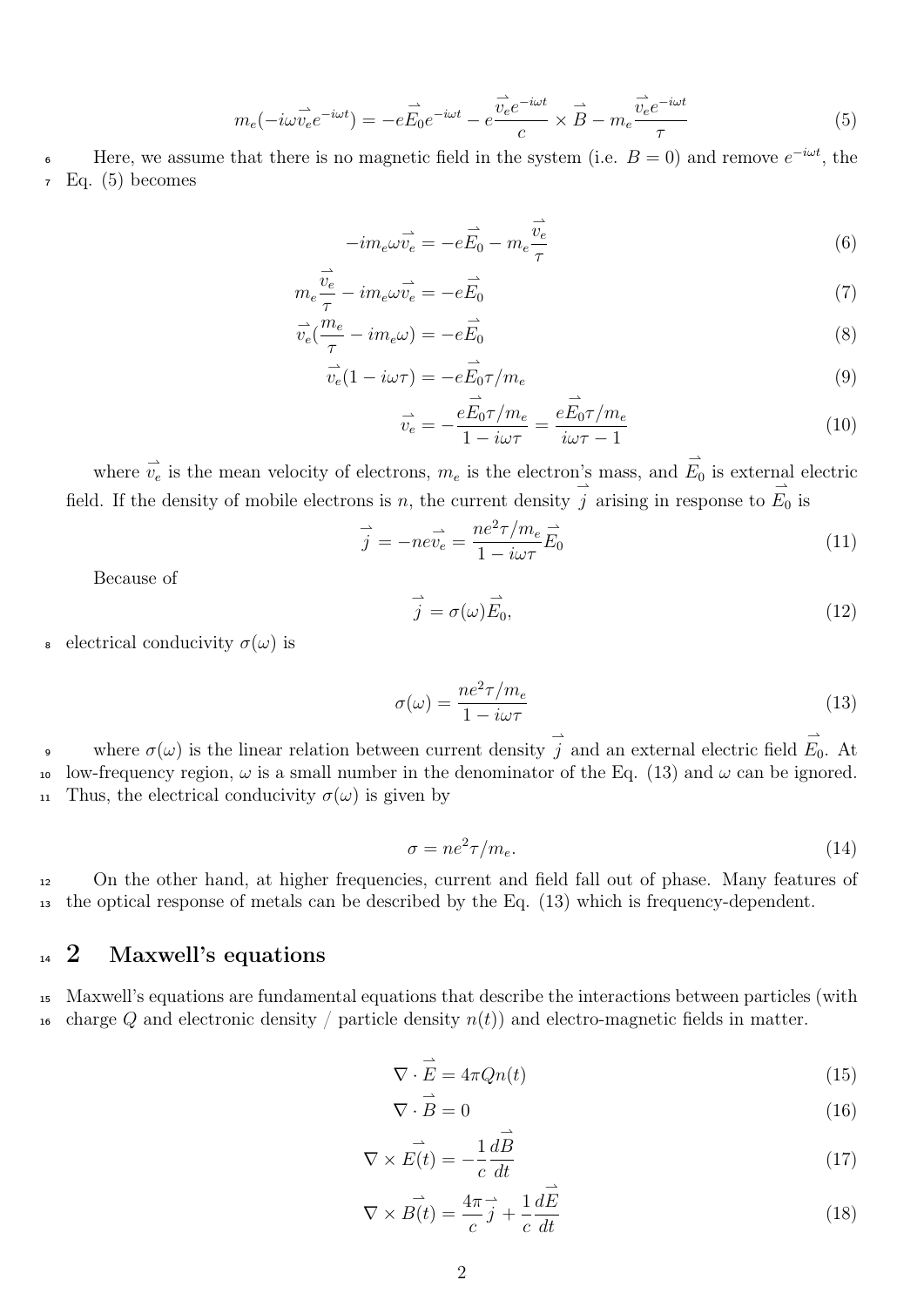Based on the Eq. (15) and (18), the continuity equation (the Eq. (25)) with  $\overrightarrow{j}$  the charge current density can be derived as below.

 $\rightarrow$ 

Step 1.

$$
\nabla \cdot \vec{E} = 4\pi Q n(t) \tag{19}
$$

$$
\frac{\partial}{\partial t} \nabla \cdot \vec{E} = \nabla \cdot \frac{\partial E}{\partial t} = 4\pi Q \frac{\partial n(t)}{\partial t}
$$
\n(20)

Step 2.

$$
\nabla \times \vec{B(t)} = \frac{4\pi}{c} \vec{j} + \frac{1}{c} \frac{d\vec{E}}{dt}
$$
\n(21)

$$
\nabla \cdot (\nabla \times \overrightarrow{B(t)}) = \frac{4\pi}{c} \nabla \cdot \overrightarrow{j} + \frac{1}{c} \nabla \cdot \frac{d\overrightarrow{E}}{dt}
$$
(22)

$$
0 = \frac{4\pi}{c}\nabla \cdot \vec{j} + \frac{1}{c}4\pi Q \frac{\partial n(t)}{\partial t}
$$
 (23)

$$
\frac{4\pi}{c}\nabla \cdot \vec{j} = -\frac{4\pi Q}{c}\frac{\partial n(t)}{\partial t} \tag{24}
$$

$$
\nabla \cdot \vec{j} = -Q \frac{dn(t)}{dt} \tag{25}
$$

Furthermore, according to

$$
\vec{E} = -\nabla V \tag{26}
$$

17 (where V is a scalar potential V) and the Eq. (15), the Poisson equation (the Eq. (28)) can be <sup>18</sup> obatined as below.

$$
\nabla \cdot \vec{E} = \nabla \cdot (-\nabla V) = 4\pi Q n(t)
$$
\n(27)

$$
\nabla^2 V = -4\pi Q n(t) \tag{28}
$$

<sup>19</sup> In order to distinguish the influence of external fields in matter, the electronic densities and <sup>20</sup> currents in Maxwell's equations can be separated into "internal" and "external" regions (no overlap).

$$
n = n_{int} + n_{ext} \tag{29}
$$

$$
\vec{j} = \vec{j}_{int} + \vec{j}_{ext} \tag{30}
$$

21 On the other hand, the polarization  $\overrightarrow{P}$  is defined by

$$
\vec{P}(\vec{r},t) = \int_{-\infty}^{t} dt' \vec{j}_{int}(r,t'). \tag{31}
$$

<sup>22</sup> Combining with the Eq. (25), one can get the Eq. (36) as below.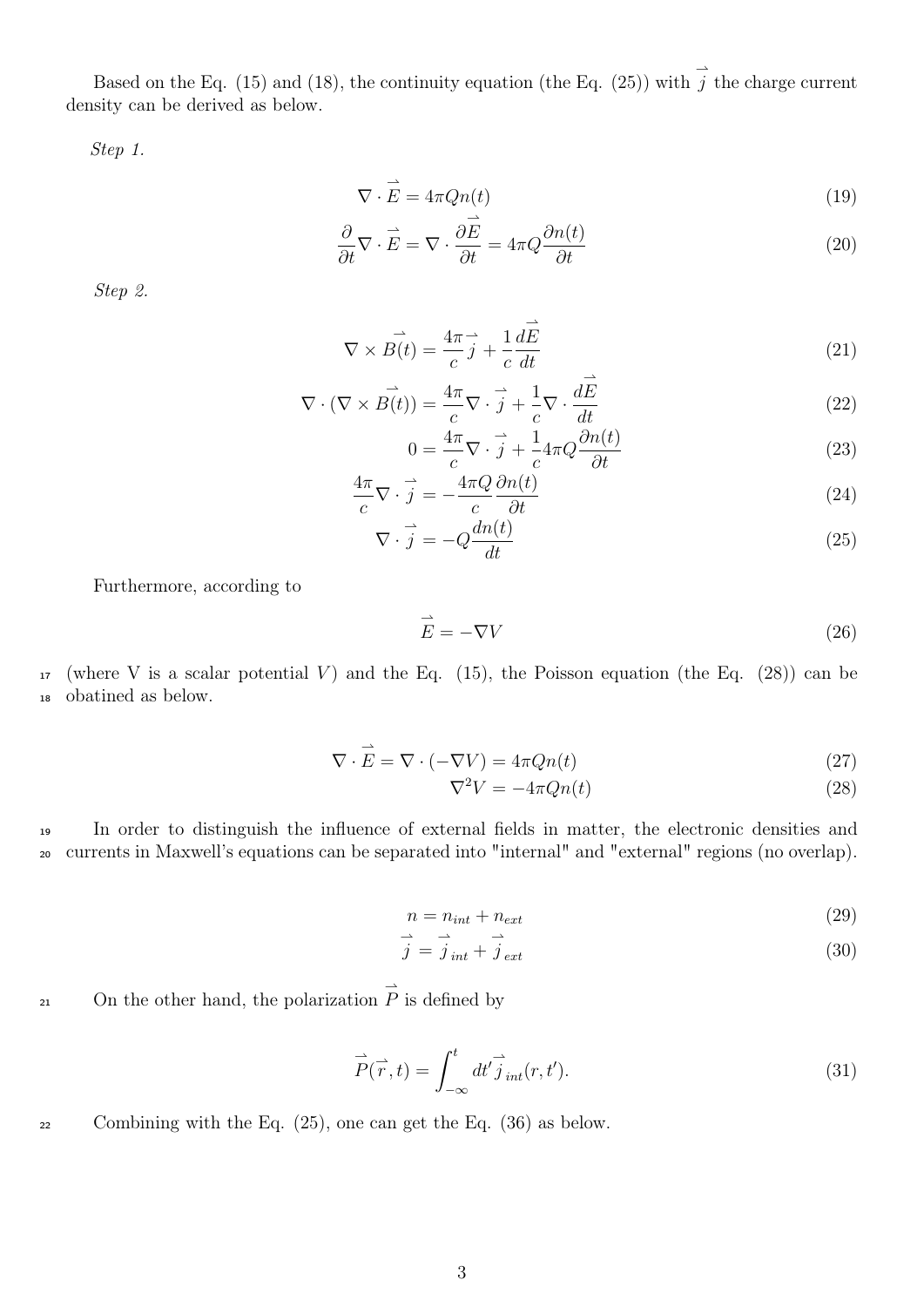$$
\nabla \cdot \vec{P}(\vec{r},t) = \nabla \cdot (\int_{-\infty}^{t} dt' \vec{j}_{int}(\vec{r},t')).
$$
\n(32)

$$
=\int_{-\infty}^{t} dt' \left(\nabla \cdot \overrightarrow{j}_{int}(\overrightarrow{r}, t')\right)
$$
\n(33)

$$
=\int_{-\infty}^{t} dt' \left(-Q \frac{d n_{int}(\vec{r}, t')}{dt'}\right) \tag{34}
$$

$$
=-Q\int_{-\infty}^{t}dt'\frac{dn_{int}(\vec{r},t')}{dt'}\tag{35}
$$

$$
\nabla \cdot \vec{P}(\vec{r},t) = -Qn_{int}(\vec{r},t)
$$
\n(36)

23 Because the displacement field  $\overrightarrow{D}$  is defined as

$$
\vec{D} = \vec{E} + 4\pi \vec{P} \quad \text{or} \quad \vec{E} = \vec{D} - 4\pi \vec{P}, \tag{37}
$$

<sup>24</sup> Maxwell's equation can be rewritten as the Eq. (38)-(41).

$$
\nabla \cdot \vec{D} = 4\pi Q n_{ext}(t) \tag{38}
$$

$$
\nabla \cdot \vec{B} = 0 \tag{39}
$$

$$
\nabla \times \vec{E(t)} = -\frac{1}{c} \frac{d\vec{B}}{dt}
$$
 (40)

$$
\nabla \times \vec{B(t)} = \frac{4\pi}{c} \vec{j}_{ext} + \frac{1}{c} \frac{dD}{dt}
$$
\n(41)

In comparison with the Eq.  $(15)-(18)$ , one can find that only the Eq.  $(38)$  and the Eq.  $(41)$  are different from the Eq. (15) and the Eq. (18), respectively. Both of them can be derived easily as below.

Prove the Eq. (38):

$$
\nabla \cdot \vec{E} = \nabla \cdot (\vec{D} - 4\pi \vec{P}) \tag{42}
$$

$$
\nabla \cdot \vec{E} = \nabla \cdot \vec{D} - 4\pi \nabla \cdot \vec{P}
$$
\n(43)

$$
\nabla \cdot \vec{D} = \nabla \cdot \vec{E} + 4\pi \nabla \cdot \vec{P}
$$
\n(44)

$$
\nabla \cdot \vec{D} = 4\pi Q n(\vec{r}, t) + 4\pi (-Q n_{int}(\vec{r}, t))
$$
\n(45)

$$
\nabla \cdot \vec{D} = 4\pi Q \left[ n(\vec{r}, t) - n_{int}(\vec{r}, t) \right]
$$
\n(46)

$$
\nabla \cdot \vec{D} = 4\pi Q \left[ n_{ext}(\vec{r}, t) + n_{int}(\vec{r}, t) - n_{int}(\vec{r}, t) \right]
$$
(47)

$$
\nabla \cdot \vec{D} = 4\pi Q n_{ext}(\vec{r}, t)
$$
\n(48)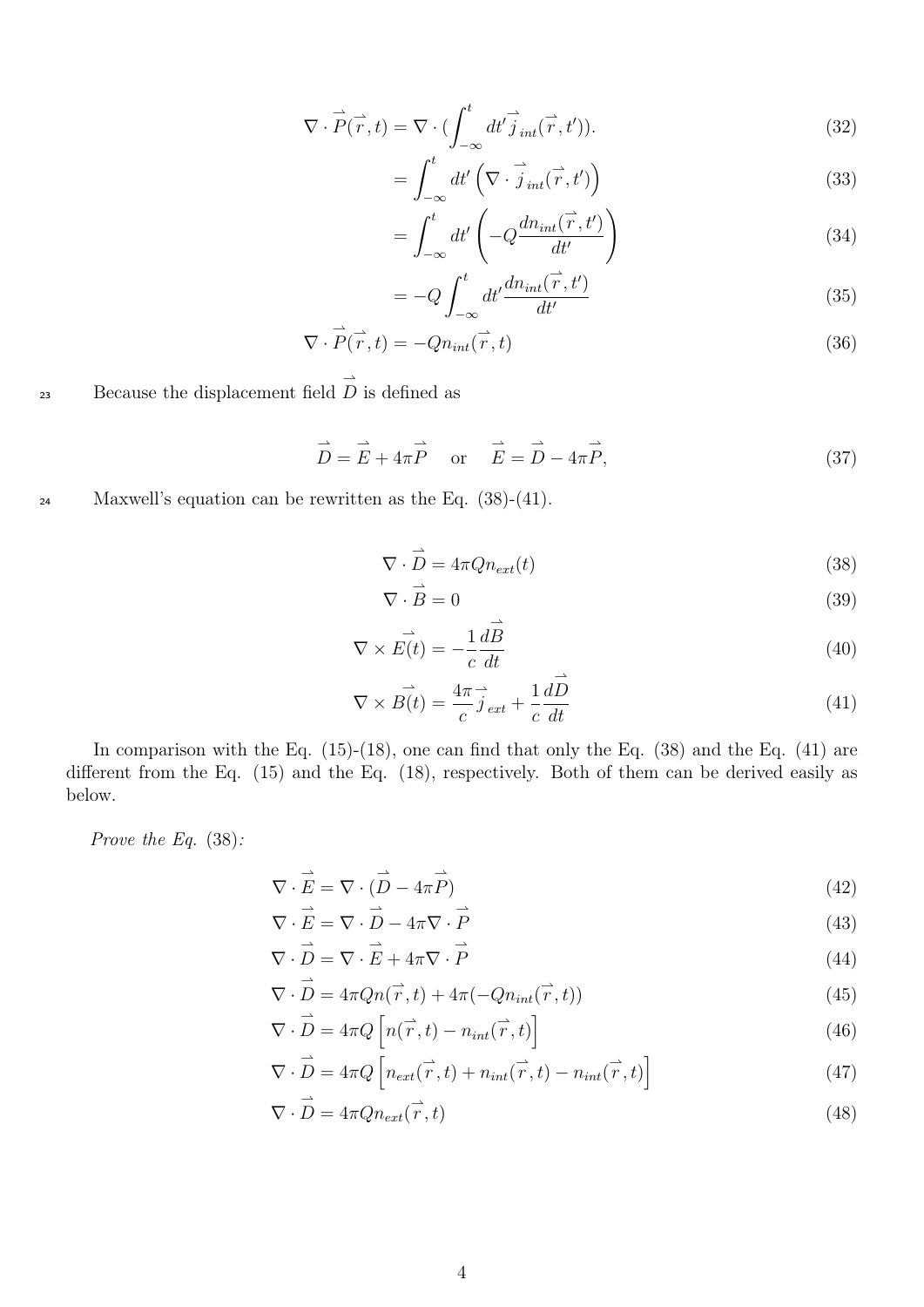Prove the Eq.  $(41)$ :

$$
\nabla \times \vec{B(t)} = \frac{4\pi}{c}\vec{j} + \frac{1}{c}\frac{d\vec{E}}{dt} = \frac{4\pi}{c}(\vec{j}_{ext} + \vec{j}_{int}) + \frac{1}{c}\frac{d\vec{E}}{dt}
$$
(49)

$$
=\frac{4\pi}{c}\vec{j}_{ext} + \frac{4\pi}{c}\vec{j}_{int} + \frac{1}{c}\frac{dE}{dt}
$$
\n(50)

$$
=\frac{4\pi}{c}\vec{j}_{ext}+\frac{4\pi}{c}\frac{d\vec{P}(\vec{r},t)}{dt}+\frac{1}{c}\frac{d\vec{E}}{dt}
$$
(51)

$$
=\frac{4\pi}{c}\vec{j}_{ext}+\frac{1}{c}\frac{d(\vec{E}+4\pi\vec{P}(\vec{r},t))}{dt}\tag{52}
$$

$$
\nabla \times \vec{B(t)} = \frac{4\pi}{c} \vec{j}_{ext} + \frac{1}{c} \frac{d\vec{D}}{dt}
$$
\n(53)

The advantage of this form of Maxwell's eqautions is that all of source terms come from external. In the interior of a matter,  $n_{ext}$  and  $\overrightarrow{j}_{ext}$  vanish even though they can lead to fields inside the matter. As shown by the Eq. (15)-(18) and the Eq. (38)-(41),  $\overrightarrow{E}$  is the total field in the material, whereas  $\overrightarrow{D}$  is the field due to external sources. Thus, the value of  $\overrightarrow{D}$  at any point **r** is independent of the material and is the same as if the material were absent.

Note:

$$
\vec{P}(\vec{r},t) = \int_{-\infty}^{t} dt' \vec{j}_{int}(r,t'). \tag{54}
$$

$$
\frac{d\vec{P}(\vec{r},t)}{dt} = \frac{d\int_{-\infty}^{t} dt' \vec{j}_{int}(\vec{r},t')}{dt} = \vec{j}_{int}(\vec{r},t)
$$
\n(55)

Now, we knew that the currect density  $\overrightarrow{j}$  is defined in the Eq. (12), and it can be substituted <sup>26</sup> into the Eq. (18) (Ampere-Maxwell law).

$$
\nabla \times \vec{B} = \frac{4\pi}{c}\vec{j} + \frac{1}{c}\frac{d\vec{E}}{dt} = \frac{4\pi}{c}\vec{j} - \frac{i\omega}{c}E_0e^{-i(\omega t - \vec{q}\cdot\vec{r})}
$$
(56)

$$
=\frac{4\pi}{c}\sigma(\omega)\vec{E} - \frac{i\omega}{c}\vec{E}
$$
\n(57)

$$
= -\frac{i\omega}{c}\vec{E}(1 + \frac{i4\pi\sigma(\omega)}{\omega})
$$
\n(58)

$$
= -\frac{i\omega}{c}\vec{E}(\epsilon_1(\omega) + i\epsilon_2(\omega)) = -\frac{i\omega}{c}\vec{E}\epsilon(\omega)
$$
\n(59)

27 where  $\overrightarrow{E} = E_0 e^{-i(\omega t - \overrightarrow{q} \cdot \overrightarrow{r})}$ .

$$
\nabla \times \vec{B} = \frac{1}{c} \frac{d\vec{D}}{dt} = \frac{\epsilon}{c} \frac{d\vec{E}}{dt} = \frac{-i\omega \vec{E} \epsilon(\omega)}{c}
$$
(60)

<sup>28</sup> Based on (59) and (60), the conductivity in the Eq. (58) is connected to the dielectric constant. 29 And, the dielectric constant  $(\epsilon(\omega) = \epsilon_1(\omega) + i\epsilon_2(\omega))$  is defined as the Eq. (61).

$$
\epsilon(\omega) = \epsilon_1(\omega) + i\epsilon_2(\omega) = \epsilon_1(\omega)(1 + i\frac{\epsilon_2(\omega)}{\epsilon_1(\omega)})
$$
\n(61)

$$
= \epsilon_1(\omega)(1 + i \tan \delta(\omega)) \tag{62}
$$

$$
=1+i\frac{4\pi}{\omega}\sigma(\omega)\tag{63}
$$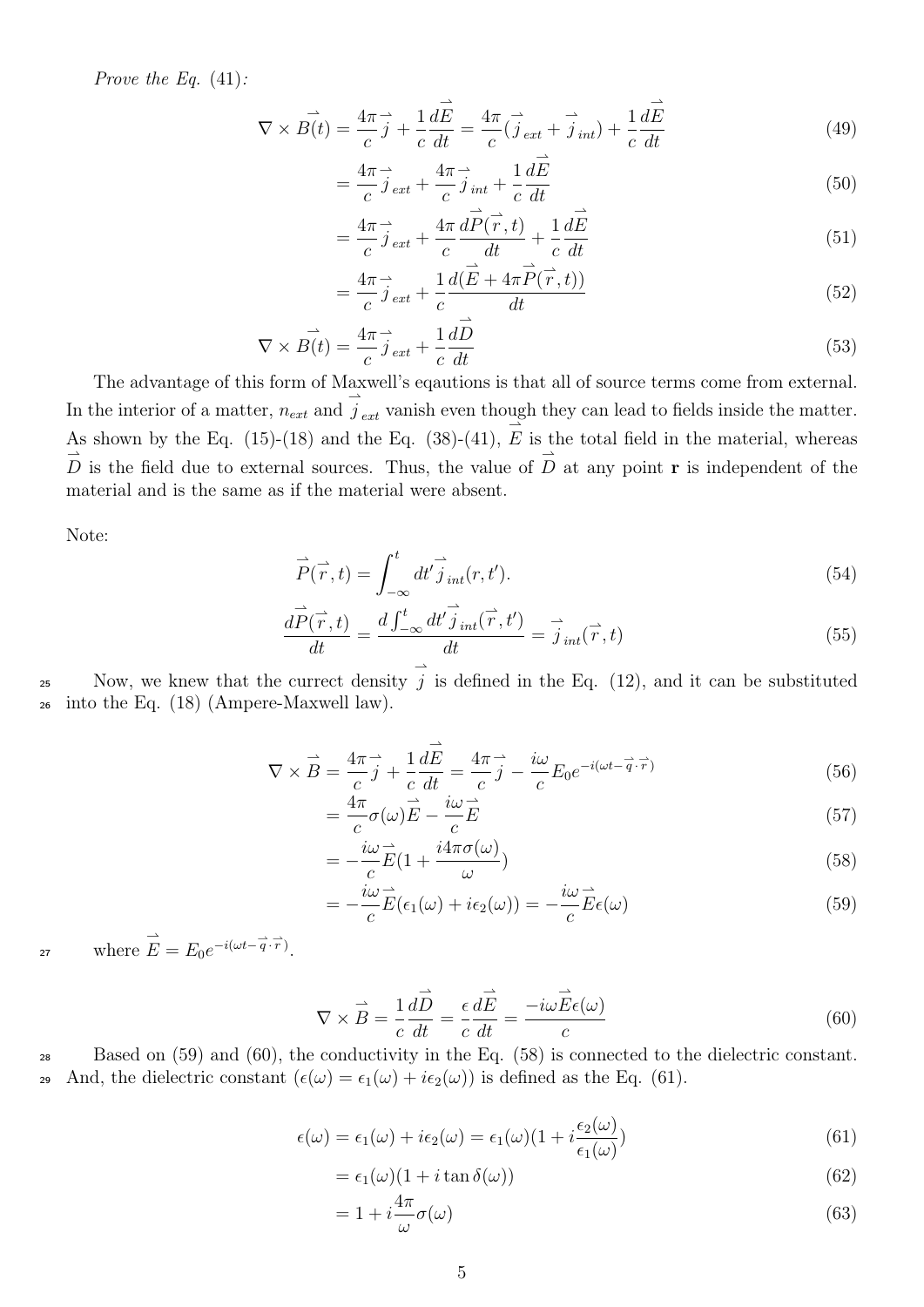30 where  $\epsilon_1(\omega)$  and  $\epsilon_2(\omega)$  are the real and imaginary part of dielectric constant, respectively, and 31 tan δ is the ratio of  $\epsilon_2(\omega)$  to  $\epsilon_1(\omega)$  (i.e.  $\epsilon_2(\omega)/\epsilon_1(\omega)$ ). Once the conductivity in the Eq. (63) is 32 obatined, the dielectric function  $\epsilon(\omega)$  can be evaluated to check how all charges respond to electrical 33 fields. And, the value of loss tengent vector, i.e. tan  $\delta(\omega)$ , can be compared with experimental <sup>34</sup> results (such as Cole-Cole diagram).

### <sup>35</sup> 2.1 Traveling Waves

<sup>36</sup> If the electric fields is perpendicular to the matter, one can finds the relations as below by following  $\frac{37}{10}$  the Eq. (40) and (53).

$$
\nabla \times \nabla \times \vec{E}(t) = \nabla \times \left( -\frac{1}{c} \frac{d\vec{B}}{dt} \right)
$$
(64)

$$
(-i\vec{q})((-i\vec{q})\cdot\vec{E}) - (-iq)^2\vec{E} = (i\vec{q})(0) - (-iq)^2\vec{E} = -\frac{1}{c}\frac{d(\nabla \times \vec{B})}{dt} = -\frac{1}{c^2}\frac{\partial \epsilon(\omega)\vec{E}}{\partial t^2}
$$
(65)

$$
q^2 \vec{E} = -\frac{\epsilon(\omega)}{c^2} \frac{\partial^2 E}{\partial t^2}
$$
 (66)

where  $\vec{q} \cdot \vec{E} = 0$ . And, one can know the relations as below

$$
\vec{E} = E_0 e^{-i(\omega t - \vec{q} \cdot \vec{r})} \tag{67}
$$

$$
\frac{\partial \vec{E}}{\partial t} = -i\omega E_0 e^{-i(\omega t - \vec{q} \cdot \vec{r})} = -i\omega \vec{E}
$$
\n(68)

$$
\frac{\partial^2 \vec{E}}{\partial t^2} = -\omega^2 E_0 e^{-i(\omega t - \vec{q} \cdot \vec{r})} = -\omega^2 \vec{E}
$$
 (69)

$$
\frac{\partial \vec{E}}{\partial r} = i \vec{q} E_0 e^{-i(\omega t - \vec{q} \cdot \vec{r})} = i \vec{q} \vec{E}
$$
\n(70)

$$
\frac{\partial^2 \vec{E}}{\partial r^2} = i^2 \vec{q}^2 E_0 e^{-i(\omega t - \vec{q} \cdot \vec{r})} = -\vec{q}^2 \vec{E},\tag{71}
$$

then the Eq. (66) becomes

$$
q^2 \vec{E} = -\frac{\epsilon(\omega)}{c^2} (-\omega^2 \vec{E}) \tag{72}
$$

$$
q^2 = \frac{\omega^2 \epsilon(\omega)}{c^2}.
$$
\n(73)

$$
q = \frac{\omega \sqrt{\epsilon(\omega)}}{c}.\tag{74}
$$

Since  $\vec{q} = \omega \tilde{n}/c$ , the real part of refactive index is  $\tilde{n} = \sqrt{\epsilon(\omega)}$ . Therefore, the real and imaginery <sup>39</sup> part of dielectric function can be related by

$$
\epsilon_1(\omega) = \tilde{n}^2 - \kappa^2 \tag{75}
$$

$$
\epsilon_2(\omega) = 4\pi \text{Re}[\sigma]/\omega \tag{76}
$$

where  $\kappa$  is the imaginery part of refractive index.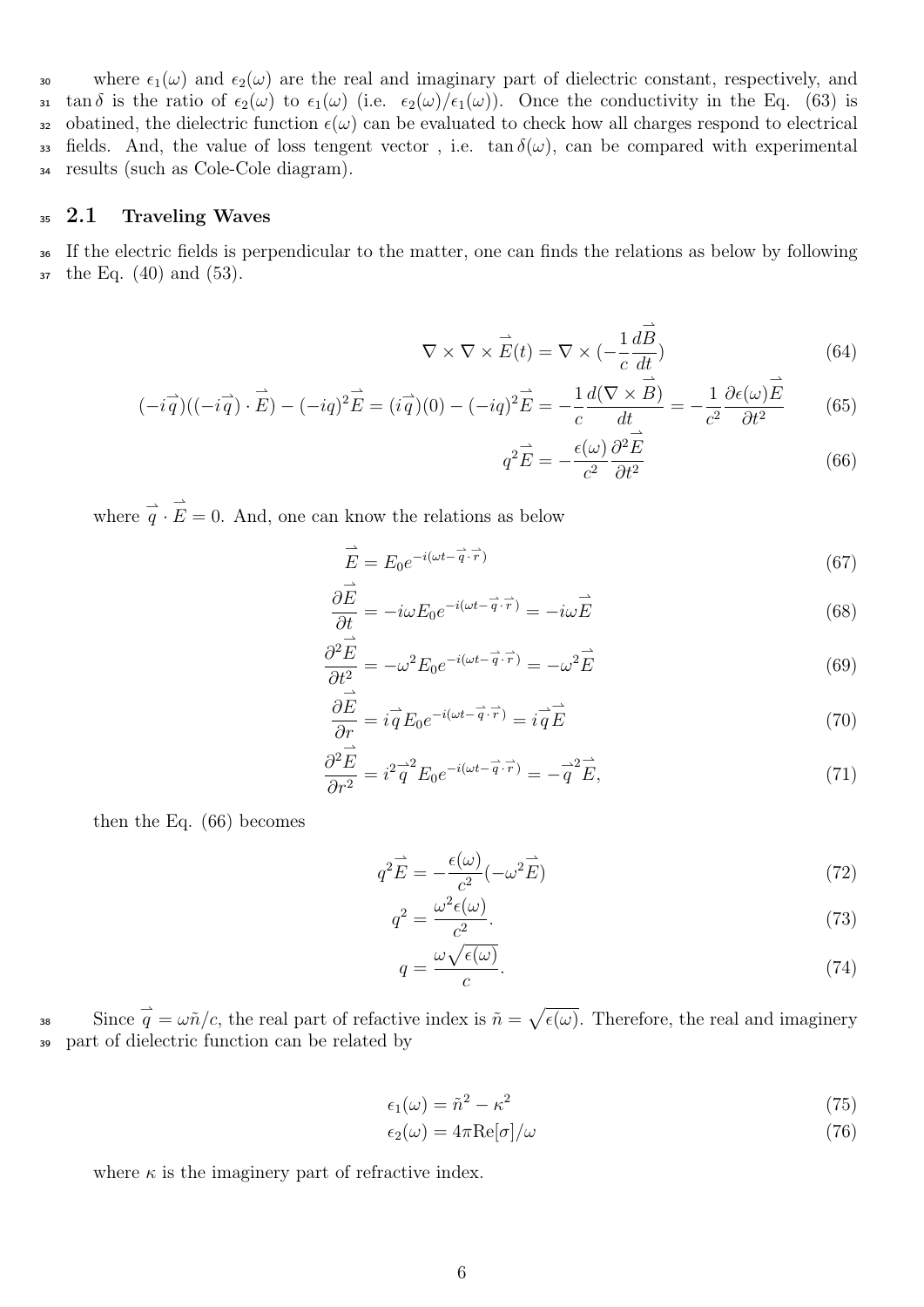For longitudinal waves,  $\overrightarrow{E}$  is parallel to  $\overrightarrow{q}$ , the Eq. (65) becomes

$$
(-i\vec{q})((-i\vec{q})\cdot\vec{E}) - (-iq)^2 \vec{E} = \epsilon(\vec{q}, \omega) \frac{\omega^2}{c^2} \vec{E}
$$
 (77)

$$
i^2 q^2 \vec{E} - (-iq)^2 \vec{E} = \epsilon(\vec{q}, \omega) \frac{\omega^2}{c^2} \vec{E}
$$
 (78)

$$
-q^2 \vec{E} + q^2 \vec{E} = 0 = \epsilon(\vec{q}, \omega) \frac{\omega^2}{c^2} \vec{E}
$$
 (79)

$$
\epsilon(\vec{q}, \omega) = 0 \tag{80}
$$

### <sup>40</sup> 3 Dielectric function

#### <sup>41</sup> 3.1 Dielectric loss

42 The total current  $I(t)$  is defined as

$$
I(t) = \frac{dD}{dt} \tag{81}
$$

where D is the electric displacement induced by an electric field  $\vec{E}$ . And, D is always in phase with applied electric field  $\overrightarrow{E}$  because the electric displacement D is induced by this field. Then, we <sup>45</sup> can get the relation between D and E as below.

$$
D(t) = \text{Re}\left[\epsilon \vec{E}\right] = \text{Re}\left[\epsilon_o \epsilon_r^* E_0 e^{i\omega t}\right]
$$
\n(82)

$$
= \text{Re}\left[\epsilon_o(\epsilon_1 - i\epsilon_2)E_0(\cos\omega t + i\sin\omega t)\right]
$$
\n(83)

$$
= \epsilon_o E_0(\epsilon_1 \cos \omega t + \epsilon_2 \sin \omega t) \tag{84}
$$

46 Then, the Eq.  $(82)$  is substituted into the Eq.  $(81)$ .

$$
I(t) = \frac{dD}{dt} = \frac{d(\epsilon_o \epsilon_r^* E_0 e^{i\omega t})}{dt}
$$
\n(85)

$$
= \epsilon_o \epsilon_r^* i\omega E_0 e^{i\omega t} \tag{86}
$$

$$
= \epsilon_o(\epsilon_1 - i\epsilon_2) i\omega E_0 e^{i\omega t} \tag{87}
$$

$$
= \epsilon_o (i\epsilon_1 + \epsilon_2) \omega E_0 (\cos \omega t + i \sin \omega t)
$$
\n(88)

$$
= \epsilon_o \omega E_0 [(\epsilon_2 \cos \omega t - \epsilon_1 \sin \omega t) + i(\epsilon_1 \cos \omega t + \epsilon_2 \sin \omega t)] \tag{89}
$$

 $\frac{47}{47}$  In reality, one can measure the real part of current density, not imaginary part. Thus, the  $I_{re}(t)$ <sup>48</sup> represents the current density.

Once a voltage  $V(=V-0)$  is applied into the system, one can know the relation between  $\vec{E}$  and V 50 (i.e.  $E = V/l$ ). Thus, the work W within a period of  $\omega$  can be estimated by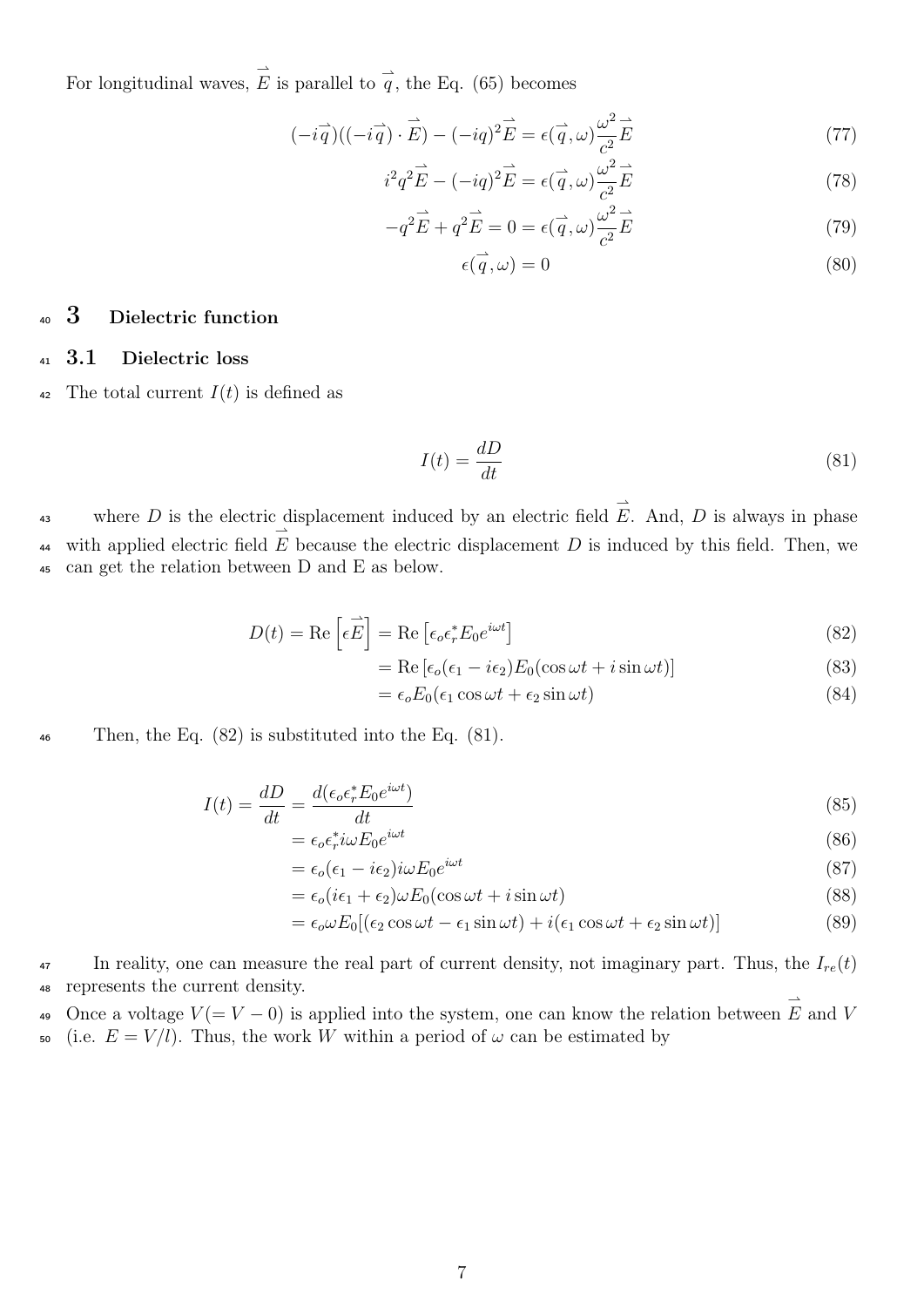$$
W = \frac{\int_0^{2\pi/\omega} I_{re}(t)V(t)dt}{\Omega \int_0^{2\pi/\omega} dt}
$$
\n(90)

$$
= \frac{\omega}{2\pi Al} \int_0^{2\pi/\omega} I_{re}(t) E(t) dt = \frac{\omega l}{2\pi Al} \int_0^{2\pi/\omega} I_{re}(t) E_0 \cos \omega t dt \tag{91}
$$

$$
= \frac{\omega}{2\pi A} \int_0^{2\pi/\omega} \epsilon_o \omega E_0(\epsilon_2 \cos \omega t - \epsilon_1 \sin \omega t) E_0 \cos \omega t dt \tag{92}
$$

$$
= \frac{\omega^2 \epsilon_o E_0^2}{2\pi A} \int_0^{2\pi/\omega} (\epsilon_2 \cos \omega t - \epsilon_1 \sin \omega t) \cos \omega t dt
$$
\n(93)

$$
= \frac{\omega^2 \epsilon_o E_0^2}{2\pi A} \int_0^{2\pi/\omega} \left(\epsilon_2 \cos^2 \omega t - \epsilon_1 \sin \omega t \cos \omega t\right) dt \tag{94}
$$

$$
= \frac{\omega^2 \epsilon_o E_0^2}{2\pi A} \left[ \int_0^{2\pi/\omega} \epsilon_2 \cos^2 \omega t dt - \int_0^{2\pi/\omega} \epsilon_1 \sin \omega t \cos \omega t dt \right]
$$
(95)

$$
=\frac{\omega^2 \epsilon_o E_0^2}{2\pi A} \left[\frac{\epsilon_2 \pi}{\omega} + 0\right]
$$
\n(96)

$$
=\frac{\omega\epsilon_o\epsilon_2 E_0^2}{2A} \tag{97}
$$

 $\mathfrak{so}$  where  $\Omega$  is the volumne within two plates, l is the distance between two plates, and A is the same surface area of two plates perpendicular to electric field. Therefore, one can know this work, called dielectric loss, is caused by electric fields and corresponding induced current density / electric displacement to absorb energy from external sources.

55

 $\frac{1}{2}$  If  $\epsilon_2$  is 0, it will have no dielectric loss. But, the electric current still exists because the second <sup>57</sup> term of the Eq. (62) contributes with 90 degree of phase-shift, i.e. the Eq. (101).

$$
I(t) = \omega \epsilon_0 \vec{E} (\epsilon_2 \cos(\omega t) - \epsilon_1 \sin(\omega t))
$$
\n(98)

$$
= \omega \epsilon_0 E[0 - \epsilon_1 \sin(\omega t)] \tag{99}
$$

$$
= \omega \epsilon_0 \vec{E} [0 + \epsilon_1 \cos(\omega t + 90^\circ)] \tag{100}
$$

$$
= \omega \epsilon_0 \epsilon_1 \vec{E} \cos(\omega t + 90^\circ). \tag{101}
$$

According to the Eq. (62), the loss tangent angle  $\delta$  is

=

$$
\delta = \tan^{-1} \left( \frac{\omega \epsilon_0 \epsilon_2 \vec{E}}{\omega \epsilon_0 \epsilon_1 \vec{E}} \right) = \tan^{-1} \left( \frac{\epsilon_2}{\epsilon_1} \right)
$$
(102)

### <sup>58</sup> 3.2 Kramers-Krong relations

<sup>59</sup> The Cauchy's residue theorem is that

$$
\oint \frac{\chi(\omega')}{\omega' - \omega} d\omega' = 0
$$
\n(103)

<sup>60</sup> for a closed contour within this area. One can choose the contour to trace the real axis with a <sup>61</sup> hump over the pole at  $ω' = ω$  and a large semi-circle in the upper half complex plane. Then, this <sup>62</sup> integral can be decomposed into three contributions along (1) real axis, (2) half-circle at  $ω'$  pole, and <sup>63</sup> (3) half-circle of upper half complex plane.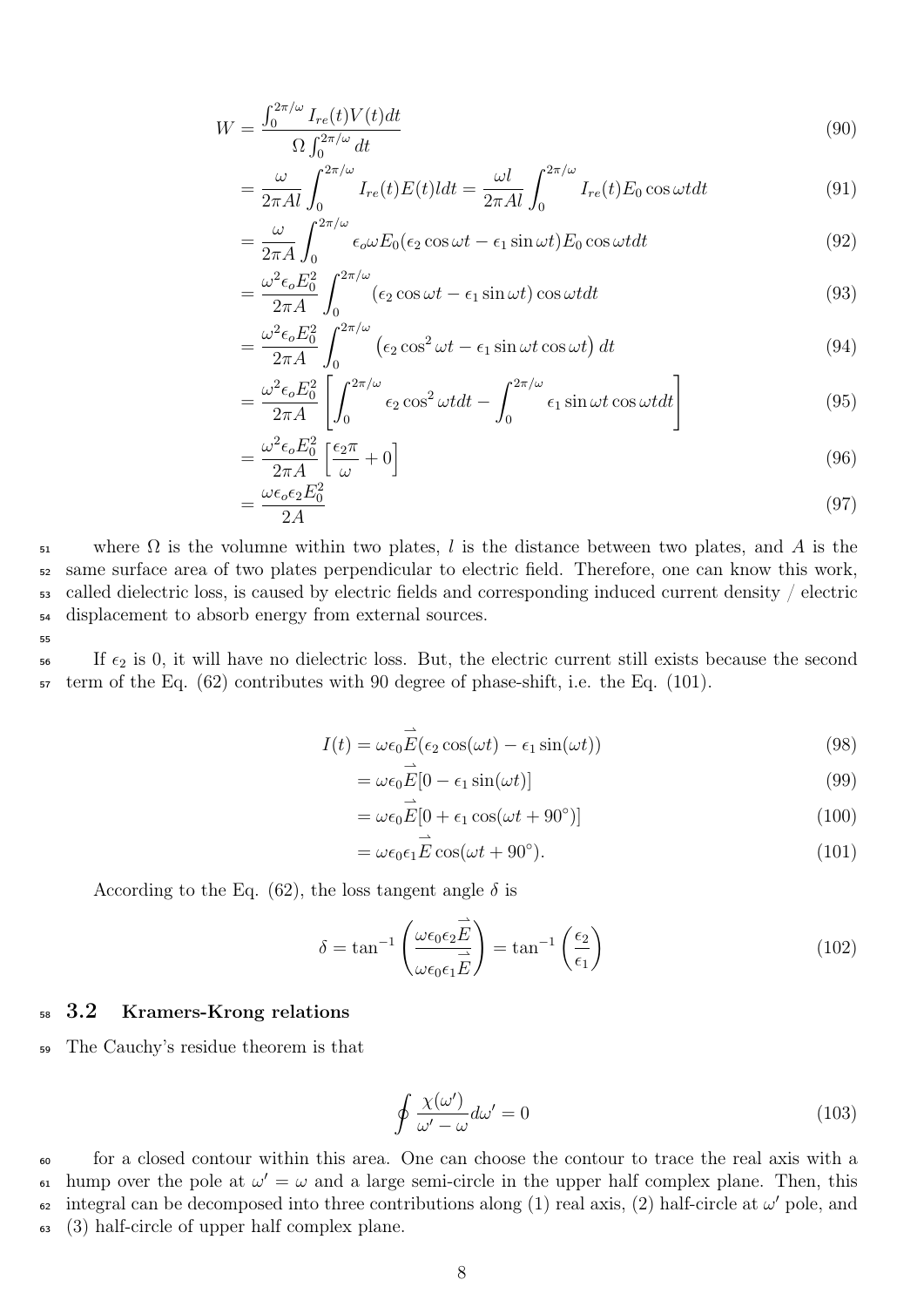The integral through semi-circle path vanishs because  $\chi(\omega')$  vanishes as fast as  $1/|\omega'|$ . Thus, one <sup>65</sup> can get the relation as below.

$$
0 = \oint \frac{\chi(\omega')}{\omega' - \omega} d\omega' = P \int_{-\infty}^{\infty} \frac{\chi(\omega')}{\omega' - \omega} d\omega' - i\pi \chi(\omega)
$$
(104)

<sup>66</sup> It can be reorganized as the Eq. (105).

$$
\chi(\omega) = \frac{1}{i\pi} P \int_{-\infty}^{\infty} \frac{\chi(\omega')}{\omega' - \omega} d\omega'
$$
\n(105)

 $\epsilon$ <sup>57</sup> Therefore, one can apply this equation into dielectric function by replacing  $\chi(\omega)$  with  $\epsilon(\omega) - \epsilon^{\infty}$ .

$$
\epsilon(\omega) - \epsilon^{\infty} = \frac{1}{i\pi} P \int_{-\infty}^{\infty} \frac{\epsilon(\omega) - \epsilon^{\infty}}{\omega' - \omega} d\omega'
$$
 (106)

<sup>68</sup> And, the Eq. (106) can be separated into real and imaginary part.

$$
[\epsilon_{re}(\omega) - \epsilon_{re}^{\infty}] + i[\epsilon_{im}(\omega) - \epsilon_{im}^{\infty}] = \frac{1}{i\pi} P \int_{-\infty}^{\infty} \frac{[\epsilon_{re}(\omega) - \epsilon_{re}^{\infty}] + i[\epsilon_{im}(\omega) - \epsilon_{im}^{\infty}]}{\omega' - \omega} d\omega'
$$
(107)  

$$
= \left[\frac{1}{\pi} P \int_{-\infty}^{\infty} \frac{[\epsilon_{im}(\omega) - \epsilon_{im}^{\infty}]}{\omega' - \omega} d\omega' \right] - i \left[\frac{1}{\pi} P \int_{-\infty}^{\infty} \frac{[\epsilon_{re}(\omega) - \epsilon_{re}^{\infty}]}{\omega' - \omega} d\omega' \right]
$$
(108)

$$
\operatorname{Re}[\epsilon(\omega) - \epsilon^{\infty}] = \frac{1}{\pi} P \int_{-\infty}^{\infty} \frac{\operatorname{Im}[\epsilon(\omega') - \epsilon^{\infty}]}{\omega' - \omega} d\omega'
$$
(109)

$$
\operatorname{Im}[\epsilon(\omega) - \epsilon^{\infty}] = \frac{-1}{\pi} P \int_{-\infty}^{\infty} \frac{\operatorname{Re}[\epsilon(\omega') - \epsilon^{\infty}]}{\omega' - \omega} d\omega'
$$
(110)

Because  $\epsilon(t)$  is real,  $\epsilon(\omega) = \epsilon^*(-\omega)$ . It indicates that the real and imarinary part of  $\epsilon(\omega)$  are even <sup>70</sup> and odd, respectively. Thus, both equations can be rewritten as below.

$$
\epsilon_{re}(\omega) - \epsilon^{\infty} = P \int_{-\infty}^{\infty} \frac{2\omega' d\omega'}{\pi} \frac{\epsilon_{im}(\omega')}{\omega'^2 - \omega^2}
$$
(111)

$$
\epsilon_{im}(\omega) = -P \int_{-\infty}^{\infty} \frac{2\omega d\omega'}{\pi} \frac{\epsilon_{re}(\omega') - \epsilon^{\infty}}{\omega'^2 - \omega^2}
$$
(112)

When one measures the imaginary part of the dielectric function (i.e. absorption), it can be used to find the real part (i.e. dispersion) or vice versa.

Note: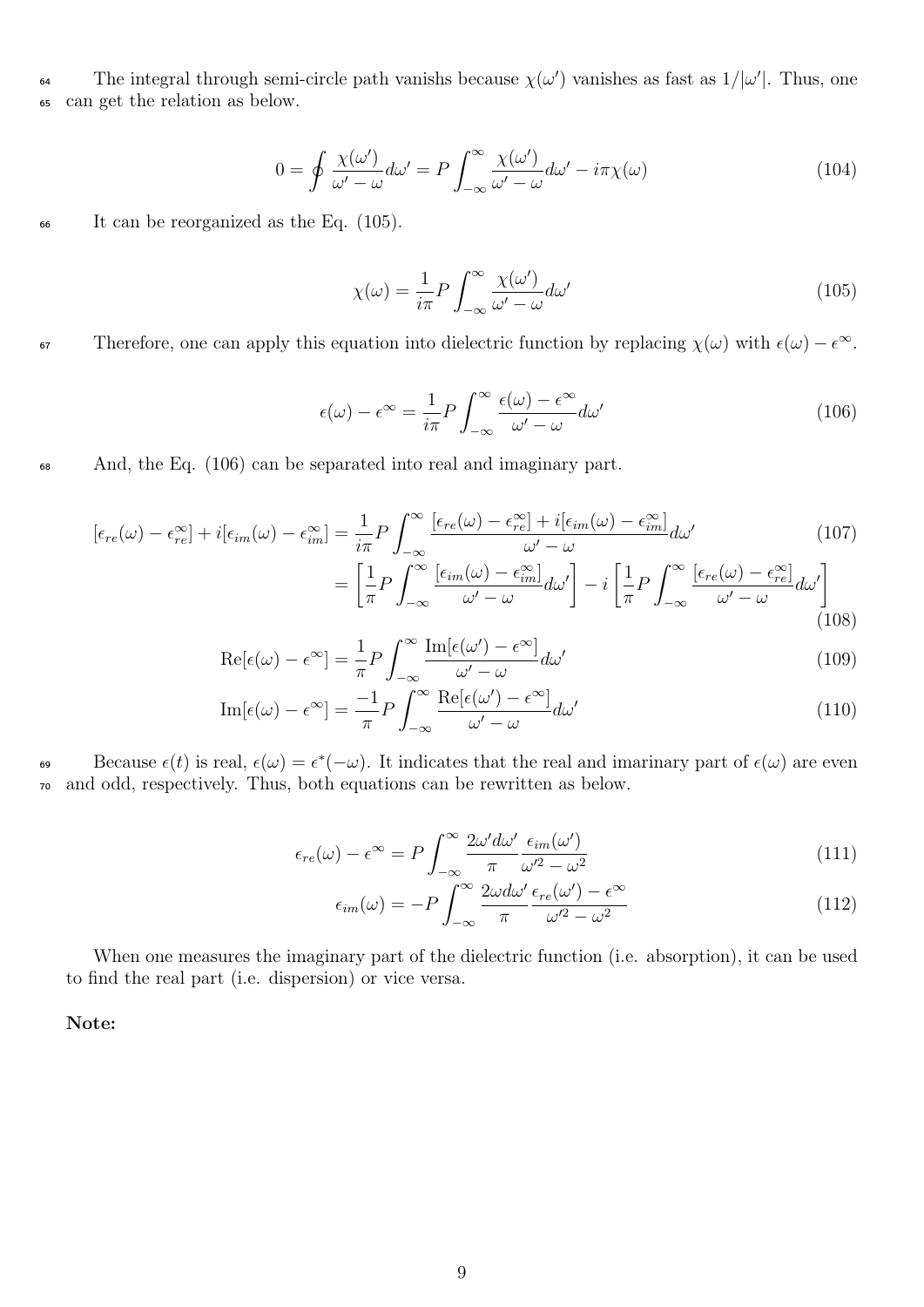Prove the Eq.  $(111)$  from the Eq.  $(109)$ :

$$
\operatorname{Re}[\epsilon(\omega) - \epsilon^{\infty}] = \frac{1}{\pi} P \int_{-\infty}^{\infty} \frac{\operatorname{Im}[\epsilon(\omega') - \epsilon^{\infty}]}{\omega' - \omega} d\omega'
$$
(113)

$$
= \frac{1}{\pi} P \int_0^\infty \frac{\mathrm{Im}[\epsilon(\omega')]}{\omega' - \omega} d\omega' + \frac{1}{\pi} P \int_{-\infty}^0 \frac{\mathrm{Im}[\epsilon(\omega')]}{\omega' - \omega} d\omega' \tag{114}
$$

$$
= \frac{1}{\pi} P \int_0^\infty \frac{\mathrm{Im}[\epsilon(\omega')]}{\omega' - \omega} d\omega' + \frac{1}{\pi} P \int_{\infty}^0 \frac{\mathrm{Im}[\epsilon(-\omega'')]}{-\omega'' - \omega} (-d\omega'')
$$
(115)

$$
= \frac{1}{\pi} P \int_0^\infty \frac{\text{Im}[\epsilon(\omega')]}{\omega' - \omega} d\omega' + \frac{1}{\pi} P \int_\infty^0 \frac{-\text{Im}[\epsilon(\omega'')]}{\omega'' + \omega} d\omega'' \tag{116}
$$

$$
= \frac{1}{\pi} P \int_0^\infty \frac{\mathrm{Im}[\epsilon(\omega')]}{\omega' - \omega} d\omega' + \frac{1}{\pi} P \int_0^\infty \frac{\mathrm{Im}[\epsilon(\omega'')]}{\omega'' + \omega} d\omega'' \tag{117}
$$

$$
= \frac{1}{\pi} P \int_0^\infty \text{Im}[\epsilon(\omega'')]\left[\frac{1}{\omega'' - \omega} + \frac{1}{\omega'' + \omega}\right] d\omega'' \tag{118}
$$

$$
= \frac{1}{\pi} P \int_0^\infty \text{Im}[\epsilon(\omega'')] \left[ \frac{\omega'' + \omega}{\omega''^2 - \omega^2} + \frac{\omega'' - \omega}{\omega''^2 - \omega^2} \right] d\omega'' \tag{119}
$$

$$
= \frac{2}{\pi} P \int_0^\infty \frac{\operatorname{Im}[\epsilon(\omega'')] \omega'' d\omega''}{\omega''^2 - \omega^2} = P \int_0^\infty \frac{2\omega'' d\omega''}{\pi} \frac{\operatorname{Im}[\epsilon(\omega'')]}{\omega''^2 - \omega^2}
$$
(120)

 $v_1$  where  $\text{Im}[\epsilon^{\infty}] = 0.$ 

72

 $P\$ {Prove the Eq. (112) from the Eq. (110):}

$$
\operatorname{Im}[\epsilon(\omega) - \epsilon^{\infty}] = \frac{-1}{\pi} P \int_{-\infty}^{\infty} \frac{\operatorname{Re}[\epsilon(\omega') - \epsilon^{\infty}]}{\omega' - \omega} d\omega'
$$
(121)

$$
= \frac{-1}{\pi} P \int_0^\infty \frac{\text{Re}[\epsilon(\omega') - \epsilon^\infty]}{\omega' - \omega} d\omega' + \frac{-1}{\pi} P \int_{-\infty}^0 \frac{\text{Re}[\epsilon(\omega') - \epsilon^\infty]}{\omega' - \omega} d\omega' \tag{122}
$$

$$
= \frac{-1}{\pi} P \int_0^\infty \frac{\text{Re}[\epsilon(\omega') - \epsilon^\infty]}{\omega' - \omega} d\omega' + \frac{-1}{\pi} P \int_\infty^0 \frac{\text{Re}[\epsilon(-\omega'') - \epsilon^\infty]}{-\omega'' - \omega} (-d\omega'') \tag{123}
$$

$$
= \frac{-1}{\pi} P \int_0^\infty \frac{\text{Re}[\epsilon(\omega') - \epsilon^\infty]}{\omega' - \omega} d\omega' + \frac{-1}{\pi} P \int_\infty^0 \frac{\text{Re}[\epsilon(-\omega'') - \epsilon^\infty]}{\omega'' + \omega} d\omega'' \tag{124}
$$

$$
= \frac{-1}{\pi} P \int_0^\infty \frac{\text{Re}[\epsilon(\omega') - \epsilon^\infty]}{\omega' - \omega} d\omega' + \frac{1}{\pi} P \int_0^\infty \frac{\text{Re}[\epsilon(-\omega'') - \epsilon^\infty]}{\omega'' + \omega} d\omega'' \tag{125}
$$

$$
=\frac{-1}{\pi}P\int_{0}^{\infty}\frac{\text{Re}[\epsilon(\omega')-\epsilon^{\infty}]}{\omega'-\omega}d\omega'+\frac{1}{\pi}P\int_{0}^{\infty}\frac{\text{Re}[\epsilon(\omega'')-\epsilon^{\infty}]}{\omega''+\omega}d\omega''
$$
(126)

$$
= \frac{1}{\pi} P \int_0^\infty \text{Re}[\epsilon(\omega') - \epsilon^\infty] \left[ \frac{-1}{\omega'' - \omega} + \frac{1}{\omega'' + \omega} \right] d\omega'' \tag{127}
$$

$$
= \frac{1}{\pi} P \int_0^\infty \text{Re}[\epsilon(\omega') - \epsilon^\infty] \left[ \frac{-\omega'' - \omega}{\omega''^2 - \omega^2} + \frac{\omega'' - \omega}{\omega''^2 - \omega^2} \right] d\omega'' \tag{128}
$$

$$
= \frac{-2}{\pi} P \int_0^\infty \frac{\text{Re}[\epsilon(\omega'') - \epsilon^\infty] \omega d\omega''}{\omega''^2 - \omega^2} = -P \int_0^\infty \frac{2\omega d\omega''}{\pi} \frac{\text{Re}[\epsilon(\omega'') - \epsilon^\infty]}{\omega''^2 - \omega^2}
$$
(129)

### <sup>74</sup> 3.3 Kubo-Greenwood formula

### <sup>75</sup> 3.3.1 Born Approximation

<sup>76</sup> Begin with Born approximation, which states that an eigenstate  $|l\rangle$  of  $\hat{H}$  comes in contact with a  $\overline{v}$  weak time-dependent potential  $\hat{U}(t)$  evloves into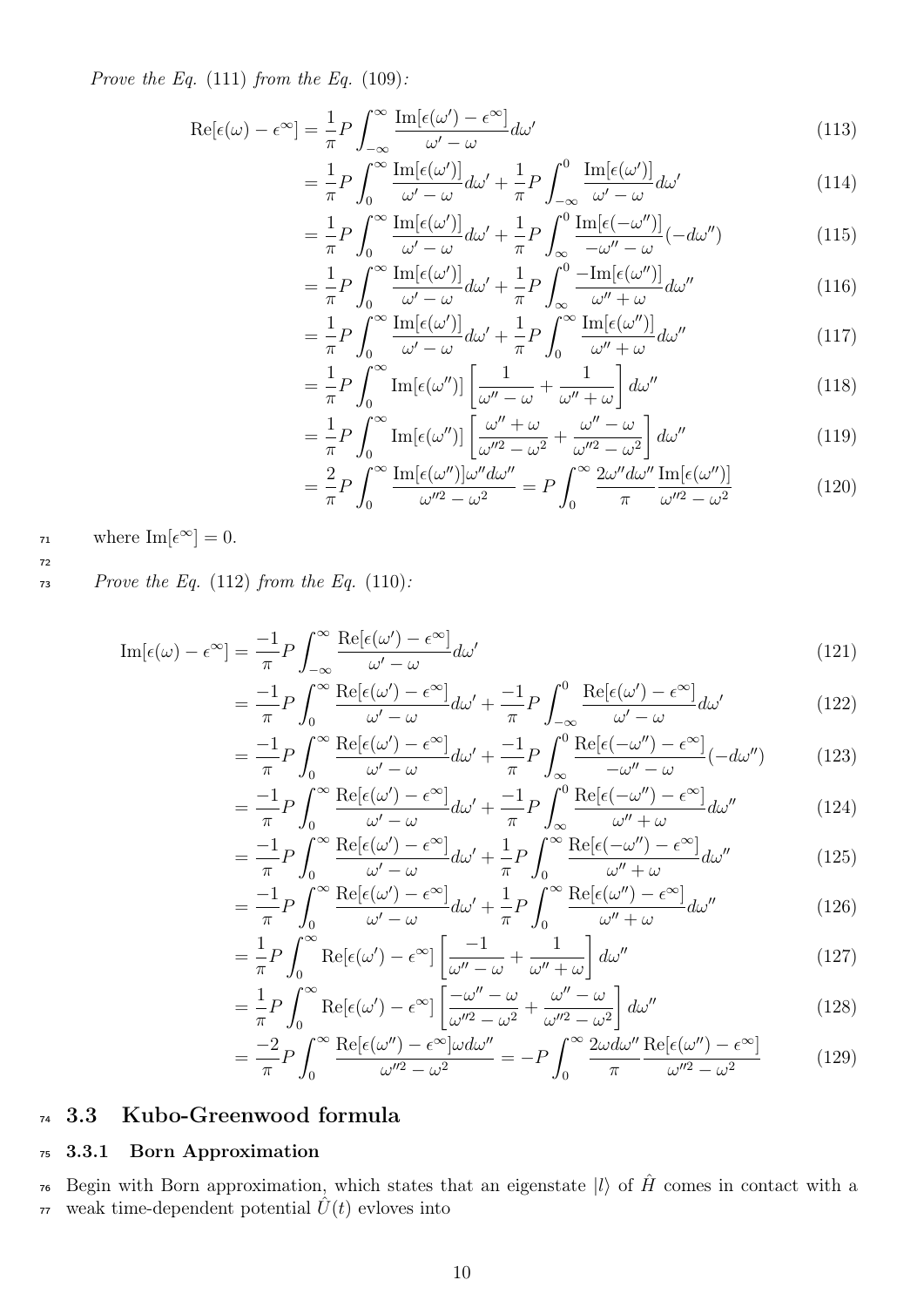$$
\left|\tilde{l}(t)\right\rangle \approx N\left[e^{-i\hat{H}t/\hbar}|l\rangle + \int_{-\infty}^{t} dt' e^{-i\hat{H}(t-t')/\hbar} \frac{\hat{U}(t')}{i\hbar} e^{-i\hat{H}(t')/\hbar}|l\rangle\right]
$$
\n(130)

$$
=N\left[e^{-i\omega_l t}|l\rangle + \int_{-\infty}^t dt' e^{-i\omega_{l'}(t-t')} \frac{\hat{U}e^{-i\omega t'}}{i\hbar} e^{-i\omega_l t'}|l\rangle\right]
$$
(131)

$$
=N\left[e^{-i\omega_l t}|l\rangle + \int_{-\infty}^t dt' e^{-i\omega_{l'}(t-t')} \sum_{l'}|l'\rangle \langle l'|\frac{\hat{U}}{i\hbar}e^{-i\omega_l t'}|l\rangle e^{-i\omega t'}\right]
$$
(132)

$$
=N\left[e^{-i\omega_l t}|l\rangle+\frac{1}{i\hbar}\sum_{l'}\int_{-\infty}^t dt'\left|l'\right\rangle e^{-i\omega_{l'}(t-t')}\left\langle l'\right|\hat{U}\left|l\right\rangle e^{-i\omega_l t'}e^{-i\omega t'}\right]
$$
(133)

$$
=N\left[e^{-i\omega_l t}|l\rangle+\sum_{l'}\frac{|l'\rangle\langle l'|\hat{U}|l\rangle}{i\hbar}\int_{-\infty}^t dt' e^{-i\omega_{l'}(t-t')}e^{-i\omega_l t'}e^{-i\omega t'}\right]
$$
\n(134)

$$
=N\left[e^{-i\omega_l t}|l\rangle+\sum_{l'}\frac{|l'\rangle\langle l'|\hat{U}|l\rangle}{i\hbar}e^{-i\omega_{l'}t}\int_{-\infty}^t dt' e^{i\omega_{l'}t'}e^{-i\omega_{l}t'}e^{-i\omega t'}\right]
$$
(135)

$$
=N\left[e^{-i\omega_l t}|l\rangle+\sum_{l'}\frac{|l'\rangle\langle l'|\hat{U}|l\rangle}{i\hbar}e^{-i\omega_{l'}t}\int_{-\infty}^t dt'e^{-i(-\omega_{l'}+\omega_l+\omega)t'}\right]
$$
(136)

<sup>78</sup> When the range of the integral is from  $-\infty$  to t, one can evaluate  $\int_{-\infty}^{t} dt' e^{-i(-\omega_{l'}+\omega_l+\omega)t'}$  as follows:

$$
\int_{-\infty}^{t} dt' e^{-i(-\omega_{l'} + \omega_l + \omega)t'} = \lim_{\eta \to 0^{+}} \int_{-\infty}^{t} dt' e^{-i(-\omega_{l'} + \omega_l + \omega + i\eta)t'} = \lim_{\eta \to 0^{+}} \int_{-\infty}^{t} dt' e^{i(\omega_{l'} - \omega_l - \omega - i\eta)t'} \tag{137}
$$

$$
= \lim_{\eta \to 0^+} \frac{e^{i(\omega_{l'} - \omega_l - \omega - i\eta)t'}}{i(\omega_{l'} - \omega_l - \omega - i\eta)} \bigg|_{-\infty}^t = \frac{e^{i(\omega_{l'} - \omega_l - \omega - i\eta)t}}{i(\omega_{l'} - \omega_l - \omega - i\eta)} - \frac{e^{i(\omega_{l'} - \omega_l - \omega - i\eta)(-\infty)}}{i(\omega_{l'} - \omega_l - \omega - i\eta)} \tag{138}
$$

$$
= \frac{e^{i(\omega_{l'}-\omega_{l}-\omega-i\eta)t}}{i(\omega_{l'}-\omega_{l}-\omega-i\eta)} - \frac{e^{i(\omega_{l'}-\omega_{l}-\omega)(-\infty)+i^2\eta\infty}}{i(\omega_{l'}-\omega_{l}-\omega-i\eta)}
$$
(139)

$$
= \frac{e^{i(\omega_{l'}-\omega_l-\omega-i\eta)t}}{i(\omega_{l'}-\omega_l-\omega-i\eta)} - \frac{e^{i(\omega_{l'}-\omega_l-\omega)(-\infty)}e^{-\eta\infty}}{i(\omega_{l'}-\omega_l-\omega-i\eta)} = \frac{e^{i(\omega_{l'}-\omega_l-\omega-i\eta)t}}{i(\omega_{l'}-\omega_l-\omega-i\eta)}
$$
(140)

<sup>79</sup> where  $e^{i(\omega_{l'}-\omega_{l}-\omega)(-\infty)}$  is a sinusoidal wave and  $e^{-\eta\infty}$  is close to 0 at a small η. Therefore,

$$
\left|\tilde{l}(t)\right\rangle \approx N\left[e^{-i\omega_l t}|l\rangle + \sum_{l'}\frac{|l'\rangle\langle l'| \hat{U}|l\rangle}{i\hbar}e^{-i\omega_{l'}t}\lim_{\eta \to 0^{+}}\int_{-\infty}^{t} dt e^{-i(\omega_l - \omega_{l'} + \omega + i\eta)t'}\right]
$$
(141)

$$
=N\left[e^{-i\omega_l t}|l\rangle+\sum_{l'}\frac{|l'\rangle\langle l'|\hat{U}|l\rangle}{i\hbar}e^{-i\omega_{l'}t}\frac{e^{i(\omega_{l'}-\omega_l-\omega-i\eta)t}}{i(\omega_{l'}-\omega_l-\omega-i\eta)}\right]
$$
(142)

$$
=N\left[e^{-i\omega_l t}|l\rangle+\sum_{l'}\frac{|l'\rangle\langle l'| \hat{U}|l\rangle}{i\hbar}\frac{e^{-i\omega_{l'}t}e^{-i\omega_{l'}t}e^{-i\omega_{l}t}e^{-i(\omega+i\eta)t}}{i(\omega_{l'}-\omega_l-\omega-i\eta)}\right]
$$
(143)

$$
=N\left[|l\rangle+\sum_{l'}\frac{|l'\rangle\langle l'| \hat{U}|l\rangle}{i\hbar}\frac{e^{-i(\omega+i\eta)t}}{i(\omega_{l'}-\omega_{l}-\omega-i\eta)}\right]e^{-i\omega_{l}t}\tag{144}
$$

$$
= N\left[|l\rangle + \sum_{l'} \frac{|l'\rangle\langle l'| \hat{U} |l\rangle}{\hbar} \frac{e^{-i(\omega+i\eta)t}}{(-\omega_{l'} + \omega_l + \omega_i + i\eta)}\right] e^{-i\omega_l t}
$$
(145)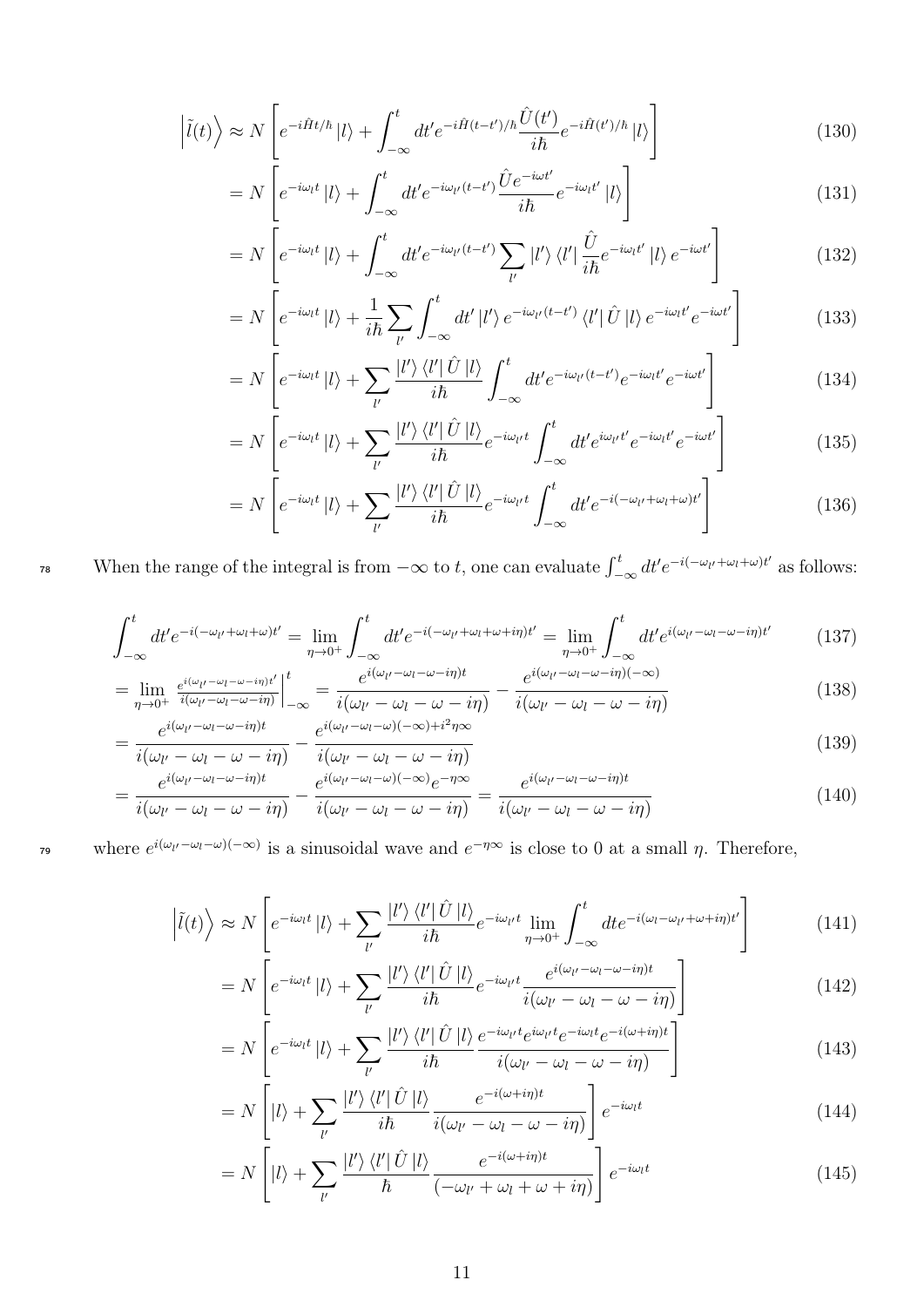$$
\left|\tilde{l}(t)\right\rangle \approx N\left[|l\rangle + \sum_{l'} \frac{|l'\rangle \left\langle l'| \hat{U} |l\rangle e^{-i(\omega + i\eta)t} \right\rangle}{\hbar(\omega_l - \omega_{l'} + \omega + i\eta)}\right] e^{-i\omega_l t}
$$
\n(146)

$$
= N\left[|l\rangle + \sum_{l'} \frac{|l'\rangle \langle l'| \hat{U} |l\rangle e^{-i\omega' t}}{\hbar(\omega_l - \omega_{l'} + \omega')} \right] e^{-i\omega_l t}
$$
\n(147)

so where N is the normalization factor and  $\omega' = \omega + i\eta$ . And,  $\hat{U}^*(t) = \hat{U}^* e^{i\omega^*t}$ . One can find similar  $\left|\tilde{l}(t)\right\rangle$  as below.

$$
\left|\tilde{l}(t)\right\rangle \approx N\left[e^{-i\hat{H}t/\hbar}|l\rangle + \int_{-\infty}^{t} dt' e^{-i\hat{H}(t-t')/\hbar} \frac{\hat{U}^*(t')}{i\hbar} e^{-i\hat{H}(t')/\hbar}|l\rangle\right]
$$
\n(148)

$$
=N\left[e^{-i\omega_l t}|l\rangle + \int_{-\infty}^t dt' e^{-i\omega_{l'}(t-t')} \frac{\hat{U}^* e^{i\omega^* t'}}{i\hbar} e^{-i\omega_l t'}|l\rangle\right]
$$
(149)

$$
=N\left[e^{-i\omega_l t}|l\rangle + \int_{-\infty}^t dt' \sum_{l'}|l'\rangle\langle l'|\frac{\hat{U}^*}{i\hbar}|l\rangle e^{-i\omega_{l'}(t-t')}e^{-i\omega_l t'}e^{i\omega^*t'}\right]
$$
(150)

$$
=N\left[e^{-i\omega_l t}|l\rangle+\sum_{l'}\frac{|l'\rangle\langle l'|\hat{U}^*|l\rangle}{i\hbar}\int_{-\infty}^t dt'e^{-i\omega_{l'}(t-t')}e^{-i\omega_l t'}e^{i\omega^*t'}\right]
$$
(151)

$$
=N\left[e^{-i\omega_l t}|l\rangle+\sum_{l'}\frac{|l'\rangle\langle l'|\hat{U}^*|l\rangle}{i\hbar}e^{-i\omega_{l'}t}\int_{-\infty}^t dt' e^{i\omega_{l'}t'}e^{-i\omega_l t'}e^{i\omega^*t'}\right]
$$
(152)

$$
=N\left[e^{-i\omega_l t}|l\rangle+\sum_{l'}\frac{|l'\rangle\langle l'|\hat{U}^*|l\rangle}{i\hbar}e^{-i\omega_{l'}t}\lim_{\eta\to 0^-}\int_{-\infty}^t dt' e^{i(\omega_{l'}-\omega_l+\omega-i\eta)t'}\right]
$$
(153)

$$
=N\left[e^{-i\omega_l t}|l\rangle+\sum_{l'}\frac{|l'\rangle\langle l'|\hat{U}^*|l\rangle}{i\hbar}e^{-i\omega_{l'}t}\frac{e^{i(\omega_{l'}-\omega_l+\omega-i\eta)t}}{i(\omega_{l'}-\omega_l+\omega-i\eta)}\right]
$$
(154)

$$
=N\left[e^{-i\omega_l t}|l\rangle+\sum_{l'}\frac{|l'\rangle\langle l'|\hat{U}^*|l\rangle}{i\hbar}\frac{e^{-i\omega_l t}e^{i(\omega-i\eta)t}}{i(\omega_{l'}-\omega_l+\omega-i\eta)}\right]
$$
(155)

$$
= N\left[|l\rangle + \sum_{l'} \frac{|l'\rangle \langle l'| \hat{U}^* |l\rangle e^{i(\omega - i\eta)t}}{\hbar(\omega_l - \omega_{l'} - (\omega - i\eta))}\right] e^{-i\omega_l t}
$$
\n(156)

$$
= N\left[|l\rangle + \sum_{l'} \frac{|l'\rangle \langle l'| \hat{U}^* |l\rangle e^{i\omega'^*t}}{\hbar(\omega_l - \omega_{l'} - \omega'^*)} \right] e^{-i\omega_l t} \tag{157}
$$

 $\omega$  where  $\omega'^* = \omega - i\eta$ .

### 83 3.3.2 Conductivity tensor

One can treat the light as a spatially uniform oscillating field with

$$
\vec{A} = \frac{c\vec{E}}{i\omega}e^{-i\omega t} + c.c.
$$
\n(158)

And, the current operator is

$$
\hat{j} = -\frac{e}{m} \left[ \hat{P} + \frac{e}{c} \hat{A} \right].
$$
\n(159)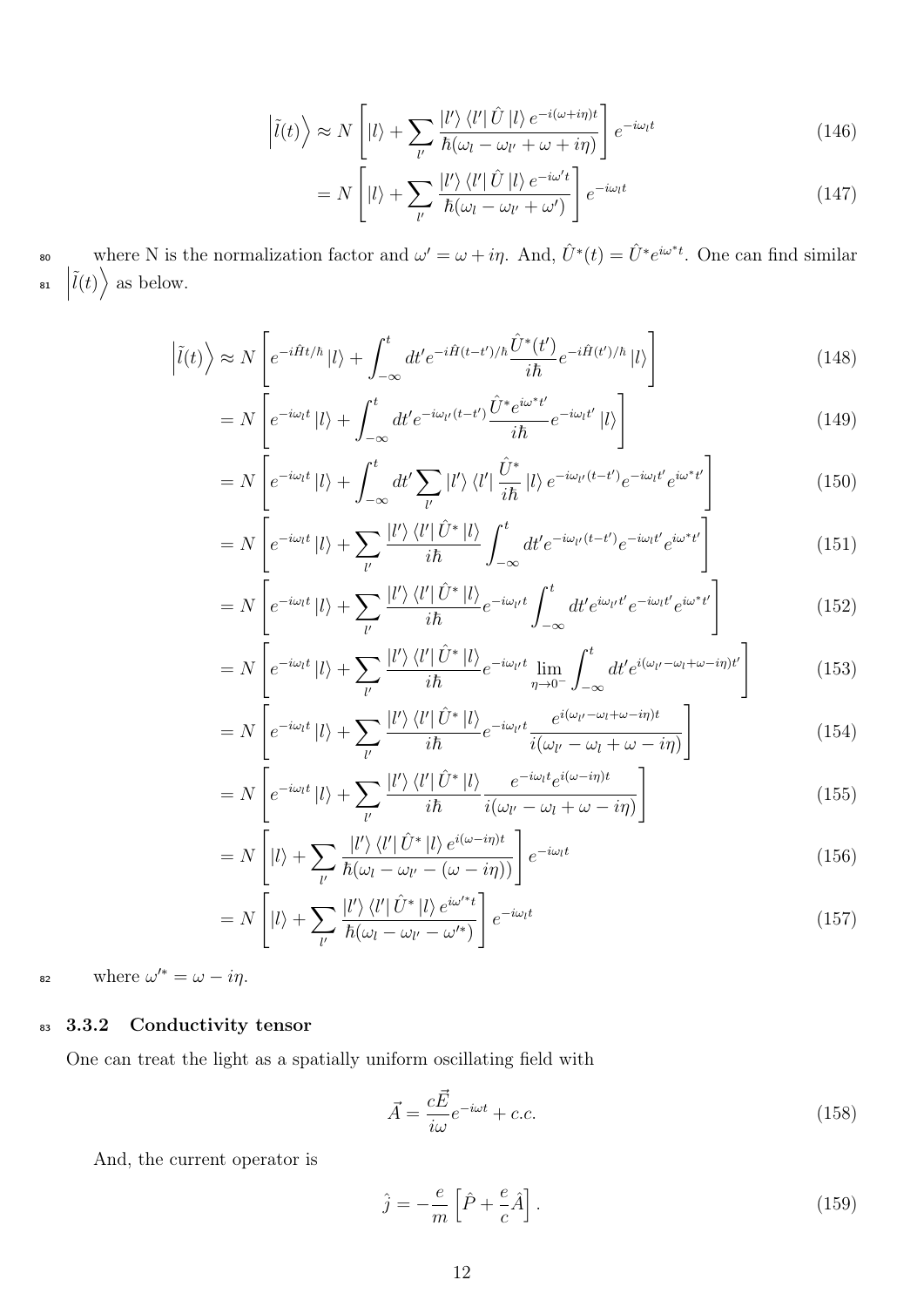84 To linear order in applied fileds, the Hamiltonian is changed by addition of a term

$$
\hat{U}(t) = \frac{e}{mi\omega} [\vec{E} \cdot \hat{P}] e^{-i\omega t} - \frac{e}{mi\omega^*} [\vec{E} \cdot \hat{P}] e^{i\omega^* t} = \hat{U} e^{-i\omega t} + \hat{U}^* e^{i\omega^* t}
$$
\n(160)

Therefore, the contribution to the current of state  $\Big|$ <sup>85</sup> Therefore, the contribution to the current of state  $|\tilde{l}\rangle$  is

$$
\vec{J} = \left\langle \hat{l} \right| \hat{j} \left| \hat{l} \right\rangle = -\frac{e}{m} \left\langle \hat{l} \right| \hat{P} + \frac{e}{c} \hat{A} \left| \hat{l} \right\rangle \tag{161}
$$

$$
= -\frac{e}{m}\left\langle \tilde{l} \right| \hat{P} + \frac{e\vec{E}}{i\omega}e^{-i\omega t} - \frac{e\vec{E}}{i\omega^*}e^{i\omega^*t} \left| \tilde{l} \right\rangle \tag{162}
$$

$$
= -\frac{e}{m}\left\langle \tilde{l} \right| \hat{P} \left| \tilde{l} \right\rangle - \frac{e}{m}\left\langle \tilde{l} \right| \frac{e\vec{E}}{i\omega} e^{-i\omega t} \left| \tilde{l} \right\rangle + \frac{e}{m}\left\langle \tilde{l} \right| \frac{e\vec{E}}{i\omega^*} e^{i\omega^*t} \left| \tilde{l} \right\rangle \tag{163}
$$

$$
= -\frac{e}{m} \left[ \langle l| + \sum_{l'\neq l} \frac{\langle l| \hat{U} | l' \rangle \langle l' | e^{i\omega^* t}}{\hbar(\omega_l - \omega_{l'} + \omega^*)} \right] e^{i\omega_l^* t} \hat{P} \left[ \sum_{l'\neq l} \frac{|l'\rangle \langle l'| \hat{U} | l \rangle e^{-i\omega t}}{\hbar(\omega_l - \omega_{l'} + \omega)} + |l\rangle \right] e^{-i\omega_l t} \tag{164}
$$

$$
-\frac{e}{m}\frac{e\vec{E}}{i\omega}e^{-i\omega t}\left\langle \hat{l}|\hat{l}\right\rangle +\frac{e}{m}\frac{e\vec{E}}{i\omega^*}e^{i\omega^*t}\left\langle \hat{l}|\hat{l}\right\rangle \tag{165}
$$

$$
= -\frac{e}{m} \langle l | \hat{P} | l \rangle - \left[ \frac{e^2 \vec{E}}{m i \omega} e^{-i \omega t} - \frac{e^2 \vec{E}}{m i \omega^*} e^{i \omega^* t} \right] \langle \tilde{l} | \tilde{l} \rangle \tag{166}
$$

$$
-\frac{e}{m}\sum_{l'\neq l}\frac{\langle l|\hat{U}^*|l'\rangle\langle l'|\hat{P}|l\rangle e^{i\omega^*t}}{\hbar(\omega_l-\omega_{l'}+\omega^*)}-\frac{e}{m}\sum_{l'\neq l}\frac{\langle l|\hat{P}|l'\rangle\langle l'|\hat{U}|l\rangle e^{-i\omega t}}{\hbar(\omega_l-\omega_{l'}+\omega)}\tag{167}
$$

$$
-\frac{e}{m}\sum_{l'\neq l}\frac{\langle l|\hat{U}|l'\rangle\langle l'|\hat{P}|l\rangle e^{-i\omega t}}{\hbar(\omega_l-\omega_{l'}-\omega)}-\frac{e}{m}\sum_{l'\neq l}\frac{\langle l|\hat{P}|l'\rangle\langle l'|\hat{U}^*|l\rangle e^{i\omega^*t}}{\hbar(\omega_l-\omega_{l'}-\omega^*)}
$$
(168)

$$
= -\frac{e}{m} \langle l | \hat{P} | l \rangle - \left[ \frac{e^2 \vec{E}}{m i \omega} e^{-i \omega t} - \frac{e^2 \vec{E}}{m i \omega^*} e^{i \omega^* t} \right] \langle \tilde{l} | \tilde{l} \rangle \tag{169}
$$

$$
+\frac{e^2}{m^2i\omega^*}\sum_{l'\neq l}\frac{\langle l|\vec{E}\cdot\hat{P}\,|l'\rangle\,\langle l'|\hat{P}\,|l\rangle\,e^{i\omega^*t}}{\hbar(\omega_l-\omega_{l'}+\omega^*)}-\frac{e^2}{m^2i\omega}\sum_{l'\neq l}\frac{\langle l|\hat{P}\,|l'\rangle\,\langle l'|\vec{E}\cdot\hat{P}\,|l\rangle\,e^{-i\omega t}}{\hbar(\omega_l-\omega_{l'}+\omega)}\tag{170}
$$

$$
-\frac{e^2}{m^2 i \omega} \sum_{l'\neq l} \frac{\langle l | \vec{E} \cdot \hat{P} | l' \rangle \langle l' | \hat{P} | l \rangle e^{-i\omega t}}{\hbar (\omega_l - \omega_{l'} - \omega)} + \frac{e^2}{m^2 i \omega^*} \sum_{l'\neq l} \frac{\langle l | \hat{P} | l' \rangle \langle l' | \vec{E} \cdot \hat{P} | l \rangle e^{i\omega^* t}}{\hbar (\omega_l - \omega_{l'} - \omega^*)}
$$
(171)

$$
= -\frac{e}{m} \langle l | \hat{P} | l \rangle - \left[ \frac{e^2 \vec{E}}{m i \omega} e^{-i \omega t} - \frac{e^2 \vec{E}}{m i \omega^*} e^{i \omega^* t} \right] \langle \tilde{l} | \tilde{l} \rangle
$$
\n
$$
e^2 \longrightarrow e^2 \qquad \qquad [ \qquad e^{-i \omega t} \qquad e^{i \omega^* t} \qquad 1
$$
\n(172)

$$
-\frac{e^2}{i\hbar m^2}\sum_{l'\neq l}\langle l|\,\hat{P}\,|l'\rangle\,\langle l'|\,\vec{E}\cdot\hat{P}\,|l\rangle\left[\frac{e^{-i\omega t}}{\omega(\omega_l-\omega_{l'}+\omega)}-\frac{e^{i\omega^*t}}{\omega^*(\omega_l-\omega_{l'}-\omega^*)}\right]
$$
(173)

$$
-\frac{e^2}{i\hbar m^2}\sum_{l'\neq l}\langle l'|\vec{E}\cdot\hat{P}|l\rangle\langle l|\hat{P}|l'\rangle\left[\frac{e^{-i\omega t}}{\omega(\omega_l-\omega_{l'}-\omega)}-\frac{e^{i\omega^*t}}{\omega^*(\omega_l-\omega_{l'}+\omega^*)}\right]
$$
(174)

Because of  $\vec{J} = \sigma \vec{E}$ , the conductivity tensor  $\sigma_{\alpha\beta}$  can be obtained as

$$
\sigma_{\alpha\beta}(\omega) = \frac{-e^2}{im\omega V} \sum_{l} \left[ f_l \delta_{\alpha\beta} + \sum_{l'} \frac{f_l}{\hbar m} \left( \frac{\langle l | \hat{P}_{\alpha} | l' \rangle \langle l' | \hat{P}_{\beta} | l \rangle}{\omega_l - \omega_{l'} + \omega} + \frac{\langle l | \hat{P}_{\beta} | l' \rangle \langle l' | \hat{P}_{\alpha} | l \rangle}{\omega_l^* - \omega_{l'}^* - \omega} \right) \right]
$$
(175)

 $\mathbf{s}$  where f is the occupation numbers at state l and V is the volume. This equation can be simplified <sup>88</sup> if  $\omega_l$  are real. After exchanging l and l' in the second term, as below,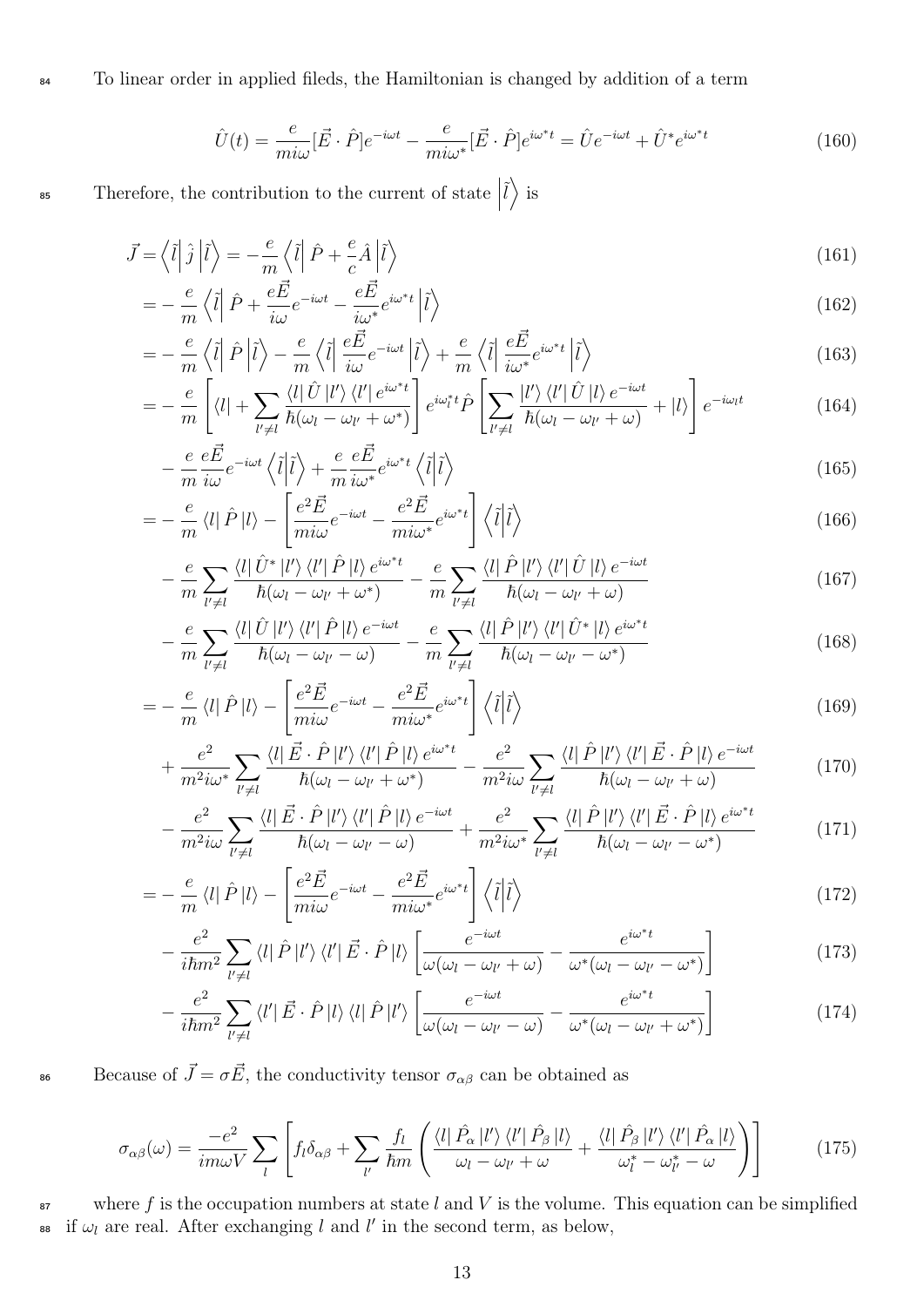$$
\sigma_{\alpha\beta}(\omega) = \frac{-e^2}{im\omega V} \left[ \sum_l f_l \delta_{\alpha\beta} + \sum_l \sum_{l'} \frac{f_l}{\hbar m} \left( \frac{\langle l | \hat{P}_{\alpha} | l' \rangle \langle l' | \hat{P}_{\beta} | l \rangle}{\omega_l - \omega_{l'} + \omega} + \frac{\langle l | \hat{P}_{\beta} | l' \rangle \langle l' | \hat{P}_{\alpha} | l \rangle}{\omega_l^* - \omega_{l'}^* - \omega} \right) \right]
$$
(176)

$$
= \frac{-e^2}{im\omega V} \left[ \sum_l f_l \delta_{\alpha\beta} + \sum_l \sum_{l'} \frac{f_l}{\hbar m} \frac{\langle l | \hat{P}_{\alpha} | l' \rangle \langle l' | \hat{P}_{\beta} | l \rangle}{\omega_l - \omega_{l'} + \omega} + \sum_l \sum_{l'} \frac{f_l}{\hbar m} \frac{\langle l | \hat{P}_{\beta} | l' \rangle \langle l' | \hat{P}_{\alpha} | l \rangle}{\omega_l^* - \omega_{l'}^* - \omega} \right] (177)
$$

$$
= \frac{-e^2}{im\omega V} \left[ \sum_l f_l \delta_{\alpha\beta} + \sum_l \sum_{l'} \frac{f_l}{\hbar m} \frac{\langle l | \hat{P}_{\alpha} | l' \rangle \langle l' | \hat{P}_{\beta} | l \rangle}{\omega_l - \omega_{l'} + \omega} + \sum_{l'} \sum_l \frac{f_{l'}}{\hbar m} \frac{\langle l | \hat{P}_{\beta} | l \rangle \langle l | \hat{P}_{\beta} | l \rangle}{\omega_{l'}^* - \omega_l^* - \omega_l^*} \right] (178)
$$

$$
= \frac{-e^2}{im\omega V} \left[ \sum_l f_l \delta_{\alpha\beta} + \sum_l \sum_{l'} \frac{f_l}{\hbar m} \frac{\langle l | \hat{P}_{\alpha} | l' \rangle \langle l' | \hat{P}_{\beta} | l \rangle}{\omega_l - \omega_{l'} + \omega} - \sum_{l'} \sum_l \frac{f_{l'}}{\hbar m} \frac{\langle l' | \hat{P}_{\beta} | l \rangle \langle l | \hat{P}_{\alpha} | l' \rangle}{-\omega_{l'}^* + \omega_l^* + \omega} \right]
$$

$$
-\frac{1}{im\omega V}\left[\sum_{l}J^{lo}\alpha\beta+\sum_{l}\sum_{l'}\overline{h}m\overline{\omega_{l}-\omega_{l'}+\omega}-\sum_{l'}\sum_{l}\overline{h}m\overline{-\omega_{l'}^{*}+\omega_{l}^{*}+\omega}\right]
$$
\n(179)

$$
=\frac{-e^2}{im\omega V}\left[\sum_{l}f_l\delta_{\alpha\beta}+\sum_{l}\sum_{l'}\frac{f_l}{\hbar m}\frac{\langle l|\hat{P}_{\alpha}|l'\rangle\langle l'|\hat{P}_{\beta}|l\rangle}{\omega_l-\omega_{l'}+\omega}-\sum_{l'}\sum_{l}\frac{f_{l'}}{\hbar m}\frac{\langle l|\hat{P}_{\alpha}|l'\rangle\langle l'|\hat{P}_{\beta}|l\rangle}{\omega_l^*-\omega_{l'}^*+\omega}\right]
$$
(180)

$$
=\frac{-e^2}{im\omega V}\left[\sum_l f_l \delta_{\alpha\beta} + \sum_l \sum_{l'} \frac{f_l - f_{l'}}{\hbar m} \frac{\langle l | \hat{P}_{\alpha} | l' \rangle \langle l' | \hat{P}_{\beta} | l \rangle}{\omega_l - \omega_{l'} + \omega}\right]
$$
(181)

89 and adding a small imaginary part  $i\eta$  to complex  $\omega$ , one can get the Eq. (182).

$$
\sigma_{\alpha\beta}(\omega) = \frac{-e^2}{im\omega V} \left[ \sum_l f_l \delta_{\alpha\beta} + \sum_l \sum_{l'} \frac{f_l - f_{l'}}{\hbar m} \frac{\langle l | \hat{P}_{\alpha} | l' \rangle \langle l' | \hat{P}_{\beta} | l \rangle}{\omega_l - \omega_{l'} + \omega + i\eta} \right]
$$
(182)

$$
= \frac{ie^2}{m\omega V} \left[ \sum_{l} f_l \delta_{\alpha\beta} + \sum_{l} \sum_{l'} \frac{f_l - f_{l'}}{\hbar m} \frac{\langle l | \hat{P}_{\alpha} | l' \rangle \langle l' | \hat{P}_{\beta} | l \rangle}{\omega_l - \omega_{l'} + \omega + i\eta} \right]
$$
(183)

90 In atomic unit,  $\hbar = 1$ ,  $m = 1$ , and  $e = 1$ . Also, conductivity tensor can be written as

$$
\sigma_{\alpha\beta}(\omega) = \frac{i}{\omega V} \left[ \sum_{l} f_l \delta_{\alpha\beta} + \sum_{l} \sum_{l'} (f_l - f_{l'}) \frac{\langle l | \hat{P}_{\alpha} | l' \rangle \langle l' | \hat{P}_{\beta} | l \rangle}{\omega_l - \omega_{l'} + \omega + i\eta} \right]
$$
(184)

<sup>91</sup> Following the f sum rule (i.e. (185)) and the Eq. (187),

$$
\frac{1}{\Omega} \sum_{l} \sum_{l'} (f_{\mu} - f_{\nu}) \frac{\langle l | \hat{P}_{\alpha} | l' \rangle \langle l' | \hat{P}_{\beta} | l \rangle}{\epsilon_{\mu\nu}} = -m\rho \delta_{\alpha\beta} = -\frac{m \sum_{l} f_{l} \delta_{\alpha\beta}}{V}
$$
(185)

$$
\sum_{l} f_l \delta_{\alpha\beta} = -\sum_{l} \sum_{l'} \frac{\left(f_{\mu} - f_{\nu}\right)}{m} \frac{\left\langle l \right| \hat{P}_{\alpha} \left| l' \right\rangle \left\langle l' \right| \hat{P}_{\beta} \left| l \right\rangle}{\epsilon_{\mu\nu}} \tag{186}
$$

$$
\frac{1}{\epsilon_{\mu\nu} \pm \omega} = \frac{1}{\epsilon_{\mu\nu}} (1 \mp \frac{\omega}{\epsilon_{\mu\nu} \pm \omega})
$$
(187)

 $Prove the Eq. (187):$ 

$$
^{93}
$$

(1) For 
$$
1/(\epsilon + \omega)
$$
:

$$
\frac{1}{\epsilon} \left( 1 - \frac{\omega}{\epsilon + \omega} \right) = \frac{1}{\epsilon} \left( \frac{\epsilon + \omega}{\epsilon + \omega} - \frac{\omega}{\epsilon + \omega} \right) = \frac{1}{\epsilon} \left( \frac{\epsilon}{\epsilon + \omega} \right) = \frac{1}{\epsilon + \omega} \tag{188}
$$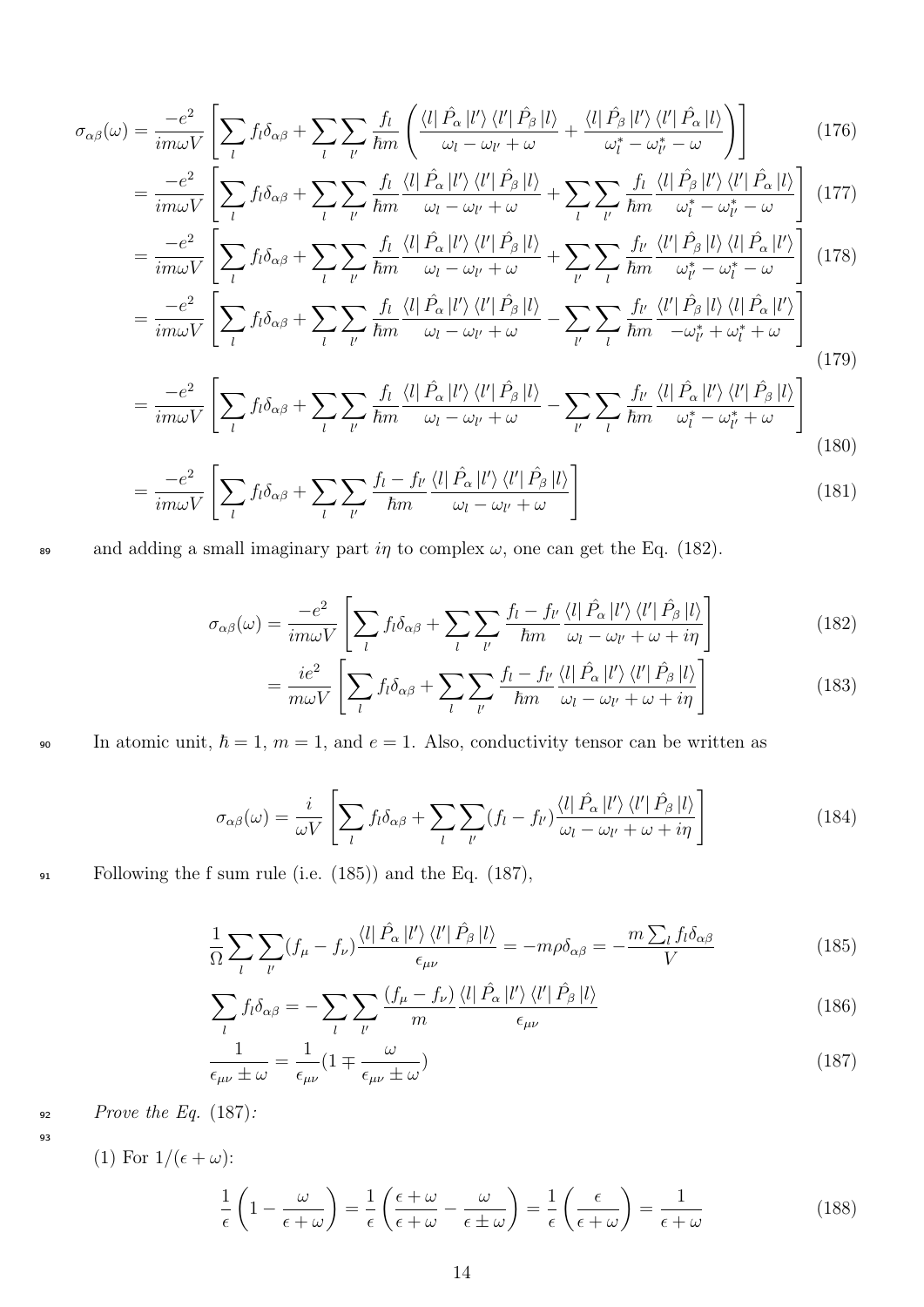(2) For 
$$
1/(\epsilon - \omega)
$$
:  
\n
$$
\frac{1}{\epsilon} \left( 1 + \frac{\omega}{\epsilon - \omega} \right) = \frac{1}{\epsilon} \left( \frac{\epsilon - \omega}{\epsilon - \omega} + \frac{\omega}{\epsilon \pm \omega} \right) = \frac{1}{\epsilon} \left( \frac{\epsilon}{\epsilon - \omega} \right) = \frac{1}{\epsilon - \omega}
$$
\n(189)

94

<sup>95</sup> Therefore, one can rewrite the Eq. (182).

$$
\sigma_{\alpha\beta}(\omega) = \frac{ie^2}{m\omega V} \left[ \sum_{l} f_l \delta_{\alpha\beta} + \sum_{l} \sum_{l'} \frac{f_l - f_{l'}}{\hbar m} \frac{\langle l | \hat{P}_{\alpha} | l' \rangle \langle l' | \hat{P}_{\beta} | l \rangle}{\omega_l - \omega_{l'} + \omega + i\eta} \right]
$$
(190)

$$
= \frac{ie^2}{m\omega V} \left[ -\sum_{l} \sum_{l'} \frac{f_l - f_{l'}}{\hbar m} \frac{\langle l | \hat{P}_{\alpha} | l' \rangle \langle l' | \hat{P}_{\beta} | l \rangle}{\omega_l - \omega_{l'}} + \sum_{l} \sum_{l'} \frac{f_l - f_{l'}}{\hbar m} \frac{\langle l | \hat{P}_{\alpha} | l' \rangle \langle l' | \hat{P}_{\beta} | l \rangle}{\omega_l - \omega_{l'} + \omega + i\eta} \right] \tag{191}
$$

$$
= \frac{i}{\omega V} \left[ -\sum_{l} \sum_{l'} (f_l - f_{l'}) \frac{\langle l | \hat{P}_{\alpha} | l' \rangle \langle l' | \hat{P}_{\beta} | l \rangle}{\omega_l - \omega_{l'}} + \sum_{l} \sum_{l'} (f_l - f_{l'}) \frac{\langle l | \hat{P}_{\alpha} | l' \rangle \langle l' | \hat{P}_{\beta} | l \rangle}{\omega_l - \omega_{l'} + \omega + i\eta} \right] \tag{192}
$$

$$
= \frac{i}{\omega V} \left[ -\sum_{l} \sum_{l'} (f_l - f_{l'}) \langle l | \hat{P}_{\alpha} | l' \rangle \langle l' | \hat{P}_{\beta} | l \rangle \left( \frac{1}{\omega_l - \omega_{l'}} - \frac{1}{\omega_l - \omega_{l'} + \omega + i\eta} \right) \right]
$$
(193)

96 One can assume  $\omega_l - \omega_{l'} = \epsilon_{ll'}$  and  $\omega + i\eta = \omega'$ . Then, one can get

$$
\sigma_{\alpha\beta}(\omega) = \frac{i}{\omega V} \left[ -\sum_{l} \sum_{l'} (f_l - f_{l'}) \langle l | \hat{P}_{\alpha} | l' \rangle \langle l' | \hat{P}_{\beta} | l \rangle \left( \frac{1}{\epsilon_{ll'}} - \frac{1}{\epsilon_{ll'} + \omega'} \right) \right]
$$
(194)

$$
= \frac{-i}{\omega V} \left[ \sum_{l} \sum_{l'} (f_l - f_{l'}) \langle l | \hat{P}_{\alpha} | l' \rangle \langle l' | \hat{P}_{\beta} | l \rangle \left( \frac{1}{\epsilon_{ll'}} - \frac{1}{\epsilon_{ll'}} + \frac{\omega'}{\epsilon_{ll'}(\epsilon_{ll'} + \omega')} \right) \right]
$$
(195)

$$
= \frac{-i}{\omega V} \left[ \sum_{l} \sum_{l'} (f_l - f_{l'}) \langle l | \hat{P}_{\alpha} | l' \rangle \langle l' | \hat{P}_{\beta} | l \rangle \frac{\omega'}{\epsilon_{ll'}(\epsilon_{ll'} + \omega')} \right]
$$
(196)

$$
= \frac{-i}{\omega V} \left[ \sum_{l} \sum_{l'} (f_l - f_{l'}) \langle l | \hat{P}_{\alpha} | l' \rangle \langle l' | \hat{P}_{\beta} | l \rangle \frac{\omega + i\eta}{(\omega_l - \omega_{l'}) (\omega_l - \omega_{l'} + \omega + i\eta)} \right]
$$
(197)

$$
= \frac{-i\omega + i\eta}{V} \left[ \sum_{l} \sum_{l'} (f_l - f_{l'}) \langle l | \hat{P}_{\alpha} | l' \rangle \langle l' | \hat{P}_{\beta} | l \rangle \frac{1}{(\omega_l - \omega_{l'}) (\omega_l - \omega_{l'} + \omega + i\eta)} \right]
$$
(198)

$$
= \frac{-i}{V} \left[ \sum_{l} \sum_{l'} \frac{(f_l - f_{l'}) \langle l | \hat{P}_{\alpha} | l' \rangle \langle l' | \hat{P}_{\beta} | l \rangle}{(\omega_l - \omega_{l'}) (\omega_l - \omega_{l'} + \omega + i\eta)} \right]
$$
(199)

$$
\sigma_{\alpha\beta}(\omega) = N \frac{-ie^2}{\hbar m_e^2 V} \left[ \sum_l \sum_{l'} \frac{(f_l - f_{l'}) \langle l | \hat{P}_{\alpha} | l' \rangle \langle l' | \hat{P}_{\beta} | l \rangle}{(\omega_l - \omega_{l'}) (\omega_l - \omega_{l'} + \omega + i\eta)} \right]. \tag{200}
$$

where  $N = 4.59984823346488111 \times 10^6 (\Omega \cdot m)^{-1}$  and the unit of  $\langle l | \hat{P}_{\alpha} | l' \rangle$  is  $\hbar/a_0$ . Unit of conductivity tensor is

$$
\frac{C^2}{J \cdot s \cdot kg^2 \cdot m^3} \frac{kg^2 \cdot m^2 \cdot s^{-2}}{s^{-1} \cdot s^{-1}} = \frac{C^2}{J \cdot s \cdot m} = \frac{1}{\Omega m} = \frac{S}{m} = \frac{S}{m}
$$
(201)

where  $e = 1.60217656535 \times 10^{-19}(C)$ ,  $\hbar = 1.05457162853 \times 10^{-34}(eV \cdot s)$ ,  $m_e = 9.109382914 \times$  $10^{-31}(kg)$ ,  $\hbar/a_0 = 1.992851882 \times 10^{-24}(kg \cdot m \cdot s^{-1}), 1Bohr = 0.529177249 \times 10^{-10}(meter), \omega =$ 2.41888432650516 ×  $10^{-17}(s^{-1})$ ,  $\Omega$  is Ohm,  $\mathcal{O}$  (=  $1/\Omega$ ) is Mho, and S is Siemens.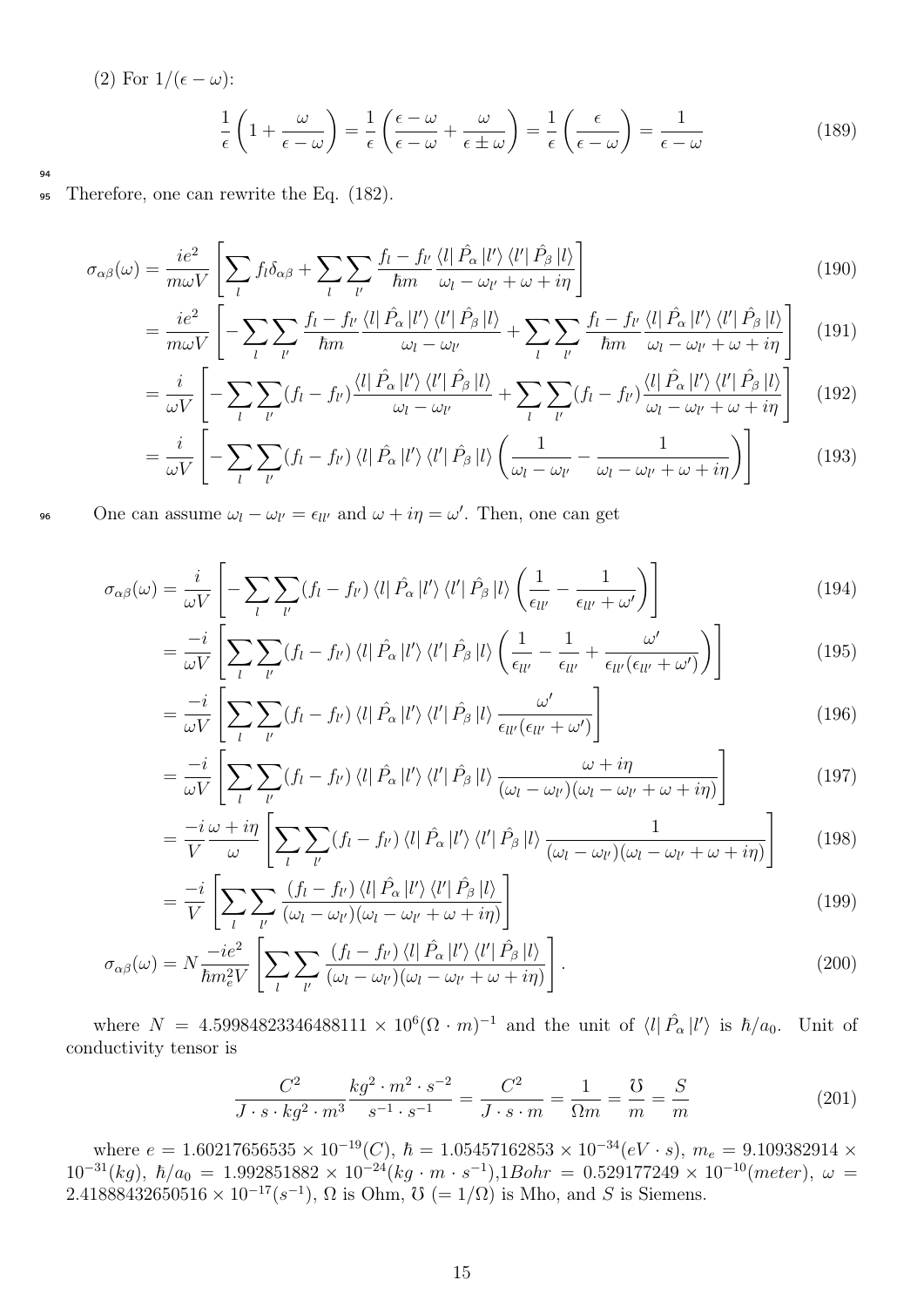Based on Dirac-delta function

$$
\frac{1}{a \pm ib} = P\left[\frac{1}{a}\right] \mp i\pi\delta(a),\tag{202}
$$

or where  $a = ω_l - ω_{l'} + ω$  and  $b = η$ , the conductivity tensor  $\sigma_{\alpha\beta}(\omega) = \sigma_{\alpha\beta}^1(\omega) + \sigma_{\alpha\beta}^2(\omega)$  can be rewritten <sup>98</sup> as

$$
\sigma_{\alpha\beta}^1(\omega) = \frac{-\pi}{V} \left[ \sum_l \sum_{l'} \frac{\left(f_l - f_{l'}\right) \langle l \right| \hat{P}_{\alpha} \left| l' \right\rangle \langle l' \right| \hat{P}_{\beta} \left| l \right\rangle}{\left(\omega_l - \omega_{l'}\right)} \delta(\omega_l - \omega_{l'} + \omega) \right]
$$
(203)

$$
\sigma_{\alpha\beta}^2(\omega) = \frac{-i}{V} P \left[ \sum_l \sum_{l'} \frac{\left(f_l - f_{l'}\right) \langle l | \hat{P}_{\alpha} | l' \rangle \langle l' | \hat{P}_{\beta} | l \rangle}{\left(\omega_l - \omega_{l'}\right)\left(\omega_l - \omega_{l'} + \omega\right)} \right]
$$
(204)

99 One can treat this conductivity tensor by replacing Dirac-delta function with a Lorentian function.

$$
\delta(a) = \lim_{b \to 0} \frac{1}{\pi} \frac{b}{(a - a_0)^2 + b^2} \tag{205}
$$

100 where  $a_0$  is the centered point of the Lorentian function. In order to avoid divergence at  $\omega = 0$ , <sup>101</sup> therefore, the first part of conductivity tensor becomes

$$
\sigma_{\alpha\beta}^1(\omega) = \frac{-\pi}{V} \left[ \sum_l \sum_{l'} \frac{\left(f_l - f_{l'}\right) \langle l \right| \hat{P}_{\alpha} \left| l' \right\rangle \langle l' \right| \hat{P}_{\beta} \left| l \right\rangle}{\left(\omega_l - \omega_{l'}\right)} \lim_{\eta \to 0} \frac{1}{\pi} \frac{\eta}{\left(\omega_l - \omega_{l'} + \omega\right)^2 + \eta^2} \right] \tag{206}
$$

$$
= \frac{-1}{V} \left[ \sum_{l} \sum_{l'} \frac{\left( f_l - f_{l'} \right) \langle l | \hat{P}_{\alpha} | l' \rangle \langle l' | \hat{P}_{\beta} | l \rangle}{\left( \omega_l - \omega_{l'} \right)} \lim_{\eta \to 0} \frac{\eta}{\left( \omega_l - \omega_{l'} + \omega \right)^2 + \eta^2} \right] \tag{207}
$$

$$
= \frac{-1}{V} \left[ \sum_{l} \sum_{l'} \frac{(f_l - f_{l'})(p_\alpha^{Re} + ip_\alpha^{Im})(p_\beta^{Re} + ip_\beta^{Im})}{(\omega_l - \omega_{l'})} \lim_{\eta \to 0} \frac{\eta}{(\omega_l - \omega_{l'} + \omega)^2 + \eta^2} \right]
$$
(208)

$$
= \frac{-1}{V} \left[ \sum_{l} \sum_{l'} \frac{(f_l - f_{l'}) \left[ p_{\alpha}^{Re} p_{\beta}^{Re} - p_{\alpha}^{Im} p_{\beta}^{Im} \right] + i \left[ p_{\alpha}^{Re} p_{\beta}^{Im} + p_{\beta}^{Re} p_{\alpha}^{Im} \right]}{(\omega_l - \omega_{l'})} \lim_{\eta \to 0} \frac{\eta}{(\omega_l - \omega_{l'} + \omega)^2 + \eta^2} \right]
$$
(209)

$$
= \frac{-1}{V} \left[ \sum_{l} \sum_{l'} \frac{(f_l - f_{l'}) \left[ p_\alpha^{Re} p_\beta^{Re} - p_\alpha^{Im} p_\beta^{Im} \right]}{(\omega_l - \omega_{l'})} \lim_{\eta \to 0} \frac{\eta}{(\omega_l - \omega_{l'} + \omega)^2 + \eta^2} \right]
$$
(210)

$$
-i\frac{1}{V}\left[\sum_{l}\sum_{l'}\frac{(f_l-f_{l'})\left[p_{\alpha}^{Re}p_{\beta}^{Im}+p_{\beta}^{Re}p_{\alpha}^{Im}\right]}{(\omega_l-\omega_{l'})}\lim_{\eta\to 0}\frac{\eta}{(\omega_l-\omega_{l'}+\omega)^2+\eta^2}\right],\tag{211}
$$

<sup>102</sup> and the second part of conductivity tensor becomes

$$
\sigma_{\alpha\beta}^2(\omega) = \frac{-i}{V} P \left[ \sum_l \sum_{l'} \frac{(f_l - f_{l'}) \langle l | \hat{P}_{\alpha} | l' \rangle \langle l' | \hat{P}_{\beta} | l \rangle}{(\omega_l - \omega_{l'}) (\omega_l - \omega_{l'} + \omega)} \right]
$$
(212)

$$
= \frac{-i}{V} \left[ \sum_{l} \sum_{l'} \frac{\left( f_l - f_{l'} \right) \langle l | \hat{P}_{\alpha} | l' \rangle \langle l' | \hat{P}_{\beta} | l \rangle}{\left( \omega_l - \omega_{l'} \right)} \lim_{\eta \to 0} \frac{\omega_l - \omega_{l'} + \omega}{\left( \omega_l - \omega_{l'} + \omega \right)^2 + \eta^2} \right] \tag{213}
$$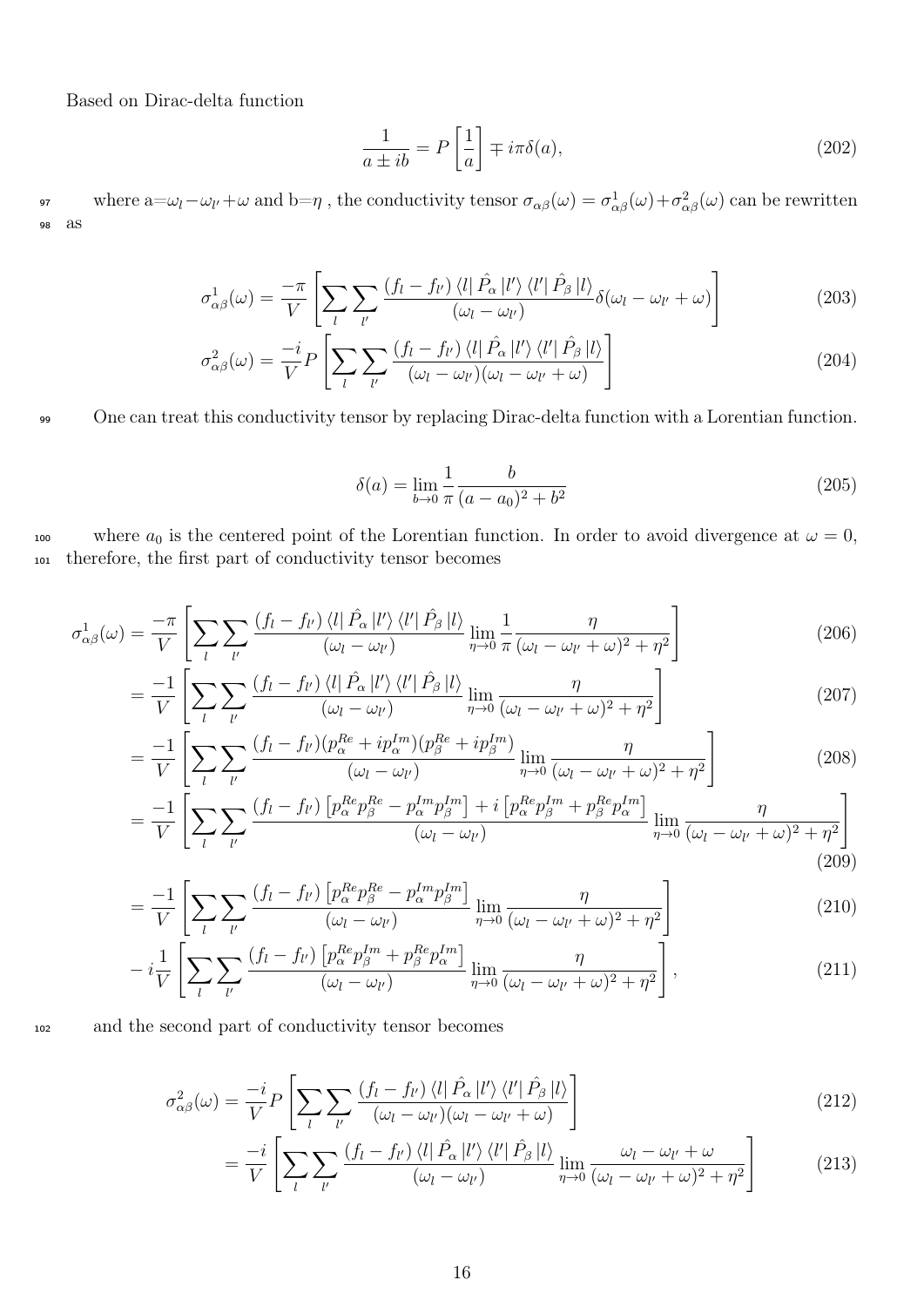$$
\sigma_{\alpha\beta}^{2}(\omega) = \frac{-i}{V} \left[ \sum_{l} \sum_{l'} \frac{(f_{l} - f_{l'}) \left( \left[ p_{\alpha}^{Re} p_{\beta}^{Re} - p_{\alpha}^{Im} p_{\beta}^{Im} \right] + i \left[ p_{\alpha}^{Re} p_{\beta}^{Im} + p_{\beta}^{Re} p_{\alpha}^{Im} \right] \right)}{(\omega_{l} - \omega_{l'})} \lim_{\eta \to 0} \frac{\omega_{l} - \omega_{l'} + \omega}{(\omega_{l} - \omega_{l'} + \omega)^{2} + \eta^{2}} \right]
$$
\n(214)

$$
= \frac{-i}{V} \left[ \sum_{l} \sum_{l'} \frac{(f_l - f_{l'}) \left( \left[ p_\alpha^{Re} p_\beta^{Re} - p_\alpha^{Im} p_\beta^{Im} \right] \right)}{(\omega_l - \omega_{l'})} \lim_{\eta \to 0} \frac{\omega_l - \omega_{l'} + \omega}{(\omega_l - \omega_{l'} + \omega)^2 + \eta^2} \right] \tag{215}
$$

$$
+\frac{-i}{V}\left[\sum_{l}\sum_{l'}\frac{(f_l-f_{l'})\left(i\left[p^{Re}_{\alpha}p^{Im}_{\beta}+p^{Re}_{\beta}p^{Im}_{\alpha}\right]\right)}{(\omega_l-\omega_{l'})}\lim_{\eta\to 0}\frac{\omega_l-\omega_{l'}+\omega}{(\omega_l-\omega_{l'}+\omega)^2+\eta^2}\right]
$$
(216)

$$
= \frac{1}{V} \left[ \sum_{l} \sum_{l'} \frac{(f_l - f_{l'}) \left( \left[ p_\alpha^{Re} p_\beta^{Im} + p_\beta^{Re} p_\alpha^{Im} \right] \right)}{(\omega_l - \omega_{l'})} \lim_{\eta \to 0} \frac{\omega_l - \omega_{l'} + \omega}{(\omega_l - \omega_{l'} + \omega)^2 + \eta^2} \right] \tag{217}
$$

$$
-\frac{i}{V}\left[\sum_{l}\sum_{l'}\frac{(f_l-f_{l'})\left(\left[p^{Re}_{\alpha}p^{Re}_{\beta}-p^{Im}_{\alpha}p^{Im}_{\beta}\right]\right)}{(\omega_l-\omega_{l'})}\lim_{\eta\to 0}\frac{\omega_l-\omega_{l'}+\omega}{(\omega_l-\omega_{l'}+\omega)^2+\eta^2}\right].
$$
\n(218)

103 where  $\langle l | \hat{P}_{\alpha} | l' \rangle = p_{\alpha}^{Re} + i p_{\alpha}^{Im}, \langle l' | \hat{P}_{\beta} | l \rangle = p_{\beta}^{Re} + i p_{\beta}^{Im}.$  Therefore, the real part and imaginery part 104 of conductivity tensor  $\sigma_{\alpha\beta}(\omega) = \sigma_{\alpha\beta}^{Re}(\omega) + i \sigma_{\alpha\beta}^{Im}(\omega)$  can be expressed as

$$
\sigma_{\alpha\beta}^{Re}(\omega) = \frac{-1}{V} \left[ \sum_{l} \sum_{l'} \frac{(f_l - f_{l'}) \left[ p_{\alpha}^{Re} p_{\beta}^{Re} - p_{\alpha}^{Im} p_{\beta}^{Im} \right]}{(\omega_l - \omega_{l'})} \lim_{\eta \to 0} \frac{\eta}{(\omega_l - \omega_{l'} + \omega)^2 + \eta^2} \right]
$$
(219)

$$
+\frac{1}{V}\left[\sum_{l}\sum_{l'}\frac{(f_l-f_{l'})\left(\left[p_{\alpha}^{Re}p_{\beta}^{Im}+p_{\beta}^{Re}p_{\alpha}^{Im}\right]\right)}{(\omega_l-\omega_{l'})}\lim_{\eta\to 0}\frac{\omega_l-\omega_{l'}+\omega}{(\omega_l-\omega_{l'}+\omega)^2+\eta^2}\right]
$$
(220)

$$
\sigma_{\alpha\beta}^{Im}(\omega) = -\frac{1}{V} \left[ \sum_{l} \sum_{l'} \frac{(f_l - f_{l'}) \left[ p_{\alpha}^{Re} p_{\beta}^{Im} + p_{\beta}^{Re} p_{\alpha}^{Im} \right]}{(\omega_l - \omega_{l'})} \lim_{\eta \to 0} \frac{\eta}{(\omega_l - \omega_{l'} + \omega)^2 + \eta^2} \right] \tag{221}
$$

$$
-\frac{1}{V}\left[\sum_{l}\sum_{l'}\frac{(f_l-f_{l'})\left(\left[p_{\alpha}^{Re}p_{\beta}^{Re}-p_{\alpha}^{Im}p_{\beta}^{Im}\right]\right)}{(\omega_l-\omega_{l'})}\lim_{\eta\to 0}\frac{\omega_l-\omega_{l'}+\omega}{(\omega_l-\omega_{l'}+\omega)^2+\eta^2}\right]
$$
(222)

Based on the equation of dielectric function,  $\epsilon_{\alpha\beta}(\omega) = \delta_{\alpha\beta} + \frac{i}{\epsilon_0}$ 105 Based on the equation of dielectric function,  $\epsilon_{\alpha\beta}(\omega) = \delta_{\alpha\beta} + \frac{i}{\epsilon_0 \omega} \sigma_{\alpha\beta}(\omega)$ , dielectric function can <sup>106</sup> be evaluated as

$$
\epsilon_{\alpha\beta}(\omega) = \epsilon_{\alpha\beta}^{Re}(\omega) + \epsilon_{\alpha\beta}^{Im}(\omega)
$$
\n(223)

$$
= \delta_{\alpha\beta} + \frac{i}{\epsilon_0 \omega} \left[ \sigma_{\alpha\beta}^{Re}(\omega) + i \sigma_{\alpha\beta}^{Im}(\omega) \right]. \tag{224}
$$

<sup>107</sup> Therefore,

$$
\epsilon_{\alpha\beta}^{Re}(\omega) = \delta_{\alpha\beta} - \frac{1}{\epsilon_0 \omega} \sigma_{\alpha\beta}^{Im}(\omega)
$$
\n(225)

$$
= \delta_{\alpha\beta} \tag{226}
$$

$$
+\frac{1}{\epsilon_0 \omega V} \left[ \sum_{l} \sum_{l'} \frac{(f_l - f_{l'}) \left[ p_\alpha^{Re} p_\beta^{Im} + p_\beta^{Re} p_\alpha^{Im} \right]}{(\omega_l - \omega_{l'})} \lim_{\eta \to 0} \frac{\eta}{(\omega_l - \omega_{l'} + \omega)^2 + \eta^2} \right]
$$
(227)

$$
+\frac{1}{\epsilon_0 \omega V} \left[ \sum_{l} \sum_{l'} \frac{(f_l - f_{l'}) \left( \left[ p_\alpha^{Re} p_\beta^{Re} - p_\alpha^{Im} p_\beta^{Im} \right] \right)}{(\omega_l - \omega_{l'})} \lim_{\eta \to 0} \frac{\omega_l - \omega_{l'} + \omega}{(\omega_l - \omega_{l'} + \omega)^2 + \eta^2} \right] \tag{228}
$$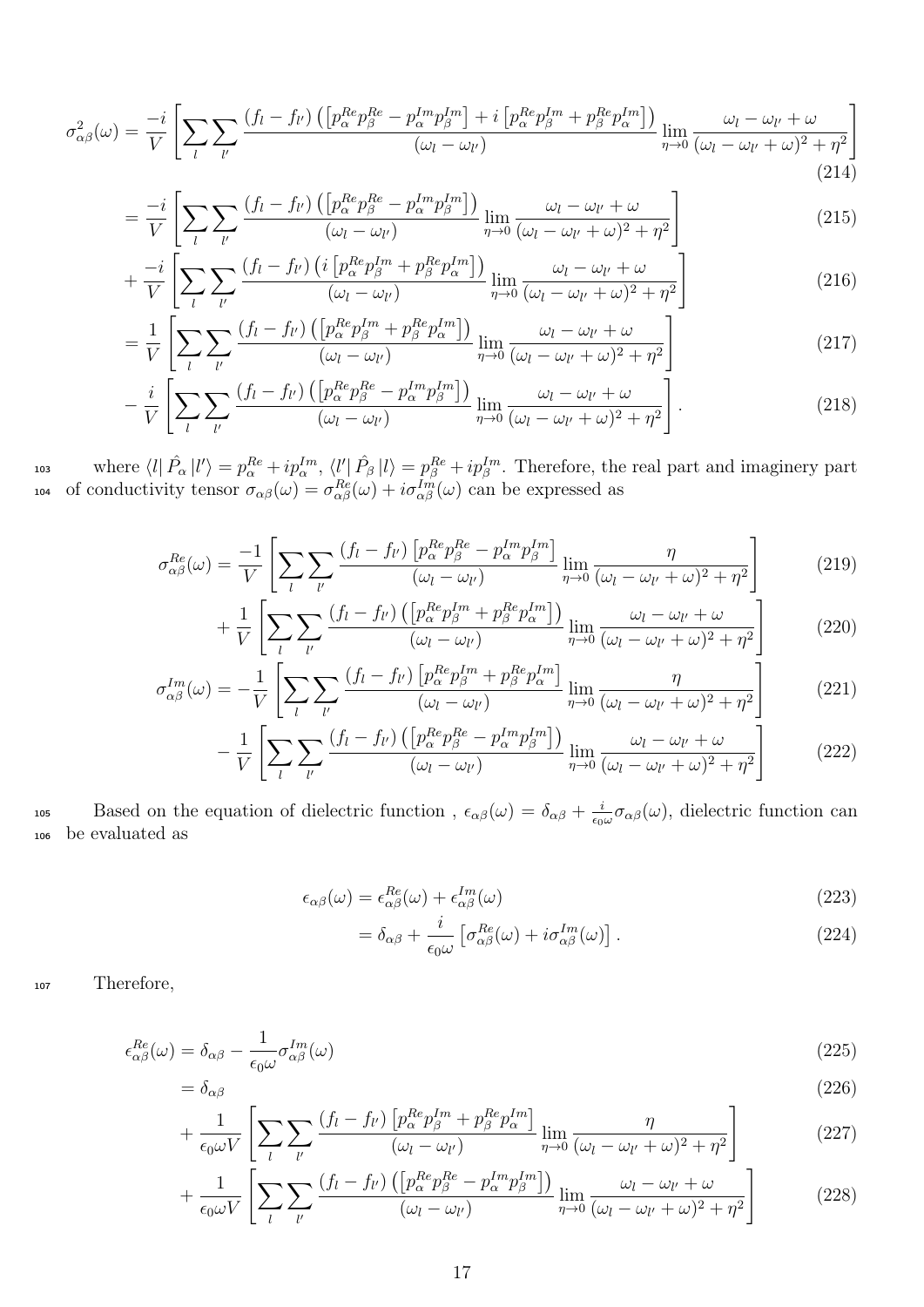#### <sup>108</sup> 3.3.3 Momentum matrix elements

<sup>109</sup> The first thing to calculate conductivity tensor is how to evaluate the momentum matrix elements.

$$
\langle \psi_{k,\mu}(\mathbf{r})|\overrightarrow{p}|\psi_{k,\nu}(\mathbf{r})\rangle = -i\hbar \langle \psi_{k,\mu}(\mathbf{r})|\nabla|\psi_{k,\nu}(\mathbf{r})\rangle
$$
\n(229)

$$
= -i\hbar \frac{1}{\sqrt{N}} \sum_{m} \sum_{i\alpha} c_{i,\alpha,\mu}^{*k} e^{ik \cdot R_m} \frac{1}{\sqrt{N}} \sum_{n} \sum_{j\beta} c_{j,\beta,\nu}^k e^{-ik \cdot R_n} \langle \phi_{i\alpha}(\mathbf{r}) | \nabla | \phi_{j\beta}(\mathbf{r}) \rangle \tag{230}
$$

$$
=\frac{-i\hbar}{N}\sum_{m}\sum_{i\alpha}c_{i,\alpha,\mu}^{*k}e^{ik\cdot R_{m}}\sum_{n}\sum_{j\beta}c_{j,\beta,\nu}^{k}e^{-ik\cdot R_{n}}\left\langle\phi_{i\alpha}(\mathbf{r})|\nabla|\phi_{j\beta}(\mathbf{r})\right\rangle
$$
\n(231)

$$
=\frac{-i\hbar}{N}\sum_{mn}\sum_{i\alpha}c_{i,\alpha,\mu}^{*k}\sum_{j\beta}c_{j,\beta,\nu}^{k}e^{-ik\cdot(R_{n}-R_{m})}\left\langle\phi_{i\alpha}(\mathbf{r})|\nabla|\phi_{j\beta}(\mathbf{r})\right\rangle
$$
\n(232)

<sup>110</sup> The occupied and unoccupied states in one do-loop can be partitioned into processors and each <sup>111</sup> processor deals with parts of states to calculate MME on simultaneously.

$$
\langle \psi_{k,\mu}(\mathbf{r})|\overrightarrow{p}|\psi_{k,\nu}(\mathbf{r})\rangle = \frac{-i\hbar}{N} \sum_{m,n} \sum_{i,\alpha} c_{i,\alpha,\mu}^{*k} \sum_{j,\beta} c_{j,\beta,\nu}^{k} e^{-ik \cdot (R_n - R_m)} \langle \phi_{i,\alpha}(\mathbf{r})|\nabla|\phi_{j,\beta}(\mathbf{r})\rangle \tag{233}
$$

$$
\langle \psi_{k,\mu}(\mathbf{r})|\overrightarrow{p}|\psi_{k,\nu}(\mathbf{r})\rangle \langle \psi_{k,\nu}(\mathbf{r})|\overrightarrow{p}|\psi_{k,\mu}(\mathbf{r})\rangle = \langle \psi_{k,\mu}(\mathbf{r})|\overrightarrow{p}|\psi_{k,\nu}(\mathbf{r})\rangle \langle \psi_{k,\mu}(\mathbf{r})|\overrightarrow{p}|\psi_{k,\nu}(\mathbf{r})\rangle^* = (234)
$$

$$
\frac{-i\hbar}{N} \sum_{m,n} \sum_{i,\alpha} c_{i,\alpha,\mu}^{*k} \sum_{j,\beta} c_{j,\beta,\nu}^k e^{-ik \cdot (R_n - R_m)} \langle \phi_{i,\alpha}(\mathbf{r}) | \nabla | \phi_{j,\beta}(\mathbf{r}) \rangle \tag{235}
$$

$$
\cdot \frac{i\hbar}{N} \sum_{m',n'} \sum_{i',\alpha'} c^{*k}_{i',\alpha',\mu} \sum_{j',\beta'} c^{k}_{j',\beta',\nu} e^{ik \cdot (R_{n'} - R_{m'})} \langle \phi_{i',\alpha'}(\mathbf{r}) | \nabla | \phi_{j',\beta'}(\mathbf{r}) \rangle \tag{236}
$$

112 where k is an index of k-points,  $\mu$  and  $\nu$  are indexes of occupied and unoccupied states, m and n 113 are indexes of unit cells, i and j are indexes of atom i and the first neighboring atom j, and  $\alpha$  and  $\beta$ <sup>114</sup> are orbital indexes of atom i and j.

$$
\langle \phi_{i\alpha}(\mathbf{r})|\nabla|\phi_{j\beta}(\mathbf{r})\rangle = \int dr^3 \phi_{i\alpha}^*(\mathbf{r})\nabla\phi_{j\beta}(\mathbf{r})
$$
\n(237)

$$
= \int dr^3 \left[ \left( \frac{1}{\sqrt{(2\pi)}} \right)^3 \int dk^3 \tilde{\phi}_{i\alpha}^*(\mathbf{k}) e^{-i\mathbf{k} \cdot \mathbf{r}} \right] \nabla \left[ \left( \frac{1}{\sqrt{(2\pi)}} \right)^3 \int dk'^3 \tilde{\phi}_{j\beta}(\mathbf{k}') e^{i\mathbf{k}' \cdot (\mathbf{r} - \tau)} \right]
$$
(238)

$$
= (2\pi)^{-3} \int dr^3 \left[ \int dk^3 \tilde{R}_{pl}^*(k) \tilde{Y}_{lm}^*(\hat{\mathbf{k}}) e^{-i\mathbf{k} \cdot \mathbf{r}} \right] \nabla \left[ \int dk'^3 \tilde{R}_{p'l'}(k') \tilde{Y}_{l'm'}(\hat{\mathbf{k}}') e^{i\mathbf{k'} \cdot (\mathbf{r} - \tau)} \right]
$$
(239)

$$
= (2\pi)^{-3} \int dk^3 \int dk'^3 e^{-i\mathbf{k}'\cdot\tau} \tilde{R}^*_{pl}(k) \tilde{Y}^*_{lm}(\hat{\mathbf{k}}) i\stackrel{\rightharpoonup}{\mathbf{k}'} \tilde{R}_{p'l'}(k') \tilde{Y}_{l'm'}(\hat{\mathbf{k}}') \int dr^3 e^{i(\mathbf{k}'-\mathbf{k})\cdot\mathbf{r}} \tag{240}
$$

$$
=i(2\pi)^{-3}\int dk^3\int dk'^3e^{-i\mathbf{k}'\cdot\tau}\tilde{R}^*_{pl}(k)Y^*_{lm}(\hat{\mathbf{k}})\dot{\mathbf{k}}'\tilde{R}_{p'l'}(k')Y_{l'm'}(\hat{\mathbf{k}}')(2\pi)^3\delta(\mathbf{k}'-\mathbf{k})
$$
\n(241)

$$
=i\int dk^3 e^{-i\mathbf{k}\cdot\boldsymbol{\tau}}\tilde{R}_{pl}^*(k)Y_{lm}^*(\hat{\mathbf{k}})\vec{\mathbf{k}}\tilde{R}_{p'l'}(k)Y_{l'm'}(\hat{\mathbf{k}})
$$
\n(242)

$$
=i\int dk^3 \left[4\pi\sum_{L=0}^{\infty}\sum_{M=-L}^{L}(-1)^L j_L(k|\tau|)Y_{LM}(\hat{\mathbf{k}})Y_{LM}^*(\hat{\tau})\right]\tilde{R}_{pl}^*(k)Y_{lm}^*(\hat{\mathbf{k}})\vec{\mathbf{k}}\tilde{R}_{pl'}(k)Y_{lm'}(\hat{\mathbf{k}})
$$
(243)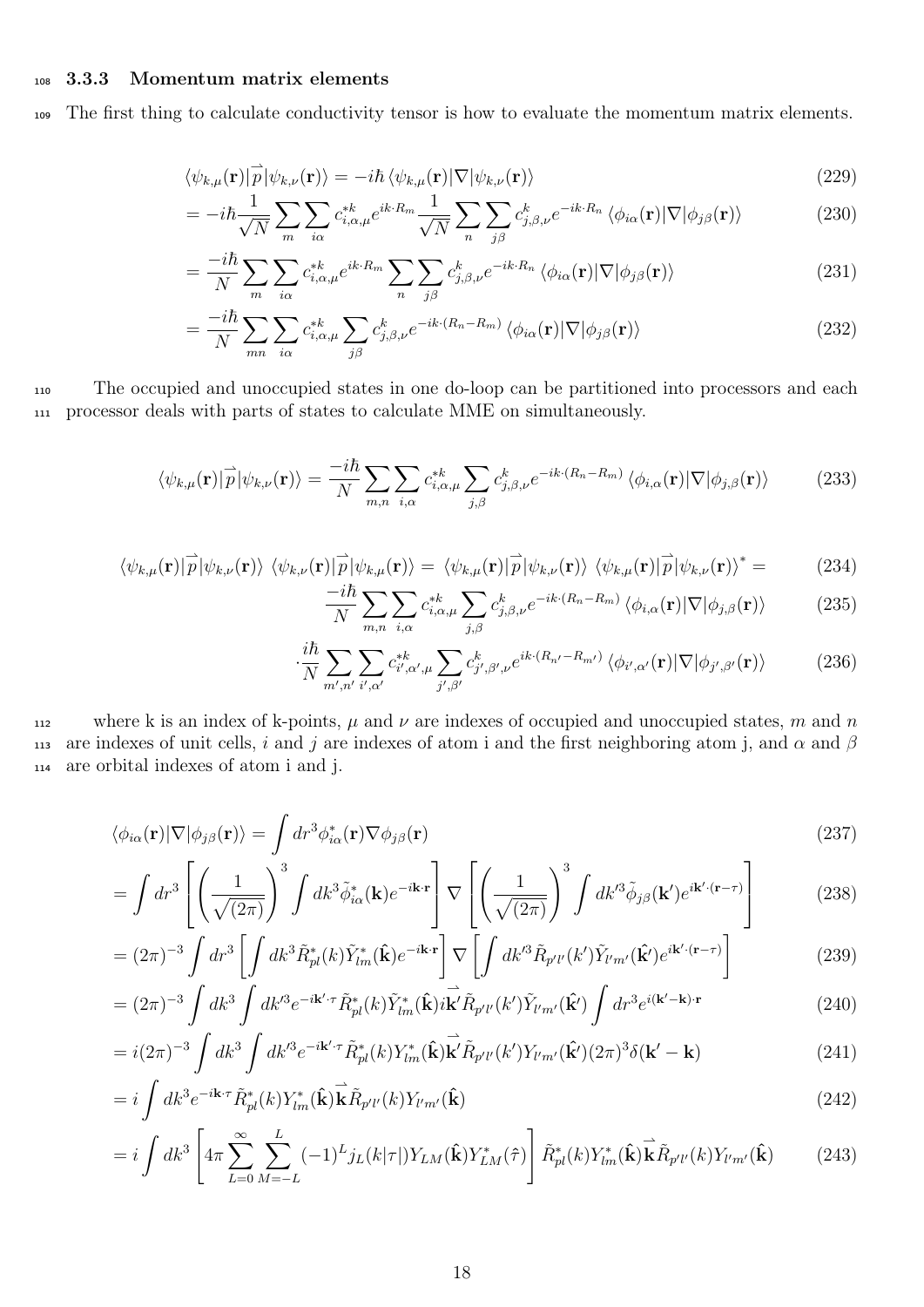$$
=i4\pi\sum_{L=0}^{\infty}\sum_{M=-L}^{L}(-1)^{L}Y_{LM}^{*}(\hat{\tau})\int dk^{3}Y_{lm}^{*}(\hat{\mathbf{k}})Y_{l'm'}(\hat{\mathbf{k}})Y_{LM}(\hat{\mathbf{k}})\overrightarrow{\mathbf{k}}j_{L}(k|\tau|)\tilde{R}_{pl}^{*}(k)\tilde{R}_{p'l'}(k)
$$
\n(244)

$$
=i4\pi\sum_{L=0}^{\infty}\sum_{M=-L}^{L}(-1)^{L}Y_{LM}^{*}(\hat{\tau})\int d\phi\int d\theta\sin\theta\int dk k^{2}Y_{lm}^{*}(\hat{\mathbf{k}})Y_{l'm'}(\hat{\mathbf{k}})Y_{LM}(\hat{\mathbf{k}})\overrightarrow{\mathbf{k}}(k,\theta,\phi)j_{L}(k|\tau|)\tilde{R}_{pl}^{*}(k)\tilde{R}_{p'l'}(k)
$$
\n(245)

For  $x/y/z$  direction:

$$
\langle \phi_{k,\mu}(\mathbf{r}) | \frac{\partial}{\partial x} | \phi_{k,\nu}(\mathbf{r}) \rangle = 4\pi \sum_{L=0}^{\infty} \sum_{M=-L}^{L} (-1)^{L} Y_{LM}^{*}(\hat{\tau}) C_{l(-m),l'm',LM}^{x} \int dk k^{3} j_{L}(k|\tau|) \tilde{R}_{pl}^{*}(k) \tilde{R}_{p'l'}(k) \tag{246}
$$

$$
\langle \phi_{k,\mu}(\mathbf{r}) | \frac{\partial}{\partial y} | \phi_{k,\nu}(\mathbf{r}) \rangle = 4\pi \sum_{L=0}^{\infty} \sum_{M=-L}^{L} (-1)^L Y_{LM}^*(\hat{\tau}) C_{l(-m),l'm',LM}^y \int dk k^3 j_L(k|\tau|) \tilde{R}_{pl}^*(k) \tilde{R}_{p'l'}(k) \tag{247}
$$

$$
\langle \phi_{k,\mu}(\mathbf{r}) | \frac{\partial}{\partial z} | \phi_{k,\nu}(\mathbf{r}) \rangle = 4\pi \sum_{L=0}^{\infty} \sum_{M=-L}^{L} (-1)^L Y_{LM}^*(\hat{\tau}) C_{l(-m),l'm',LM}^z \int dk k^3 j_L(k|\tau|) \tilde{R}_{pl}^*(k) \tilde{R}_{p'l'}(k) \tag{248}
$$

<sup>115</sup> where

$$
C_{l(-m),l'm',LM}^{x} = \int_{0}^{2\pi} \int_{0}^{\pi} d\phi d\theta \sin \theta \left[ Y_{lm}^{*}(\theta,\phi) Y_{l'm'}(\theta,\phi) Y_{LM}(\theta,\phi) \right] \sin \theta \cos \phi \tag{249}
$$

$$
C_{l(-m),l'm',LM}^{y} = \int_{0}^{2\pi} \int_{0}^{\pi} d\phi d\theta \sin \theta \left[ Y_{lm}^{*}(\theta,\phi) Y_{l'm'}(\theta,\phi) Y_{LM}(\theta,\phi) \right] \sin \theta \sin \phi \tag{250}
$$

$$
C_{l(-m),l'm',LM}^{z} = \int_{0}^{2\pi} \int_{0}^{\pi} d\phi d\theta \sin\theta \left[ Y_{lm}^{*}(\theta,\phi) Y_{l'm'}(\theta,\phi) Y_{LM}(\theta,\phi) \right] \cos\theta \tag{251}
$$

116

#### <sup>117</sup> Approach 1:

<sup>118</sup> Here, the equations from (249)-(251) can be solved by Mathemetica to get their individual analytical 119 solution - a constant number - at each  $l_1,m_1,l_2, m_2, L$ , and M. Furthermore, due to symmtery of two 120 spherical harmonics function, e.g. spherical harmonics functions exchange l and m with each other, <sup>121</sup> the non-zero terms are the same in x and z directions without sign changed and in y direction with <sup>122</sup> sign changed, respectively. And, in both of x and y directions, values of non-zero terms are the same 123 (except sign changed if  $m' < m'' + M$ ).

#### 124

#### <sup>125</sup> Approach 2:

<sup>126</sup> Based on

$$
Y_{1,0}(\theta,\phi) = \frac{1}{2}\sqrt{\frac{3}{\pi}}\cos\theta\tag{252}
$$

$$
Y_{1,\pm 1}(\theta,\phi) = \mp \frac{1}{2} \sqrt{\frac{3}{2\pi}} \sin \theta e^{\pm i\phi} = \mp \frac{1}{2} \sqrt{\frac{3}{2\pi}} \sin \theta \left(\cos \phi \pm i \sin \phi\right),\tag{253}
$$

127 one can easily get the relations between spherical harmonics functions and corresponding  $\sin \theta \cos \phi$ , 128  $\sin \theta \sin \phi$ , and  $\cos \theta$ , i.e.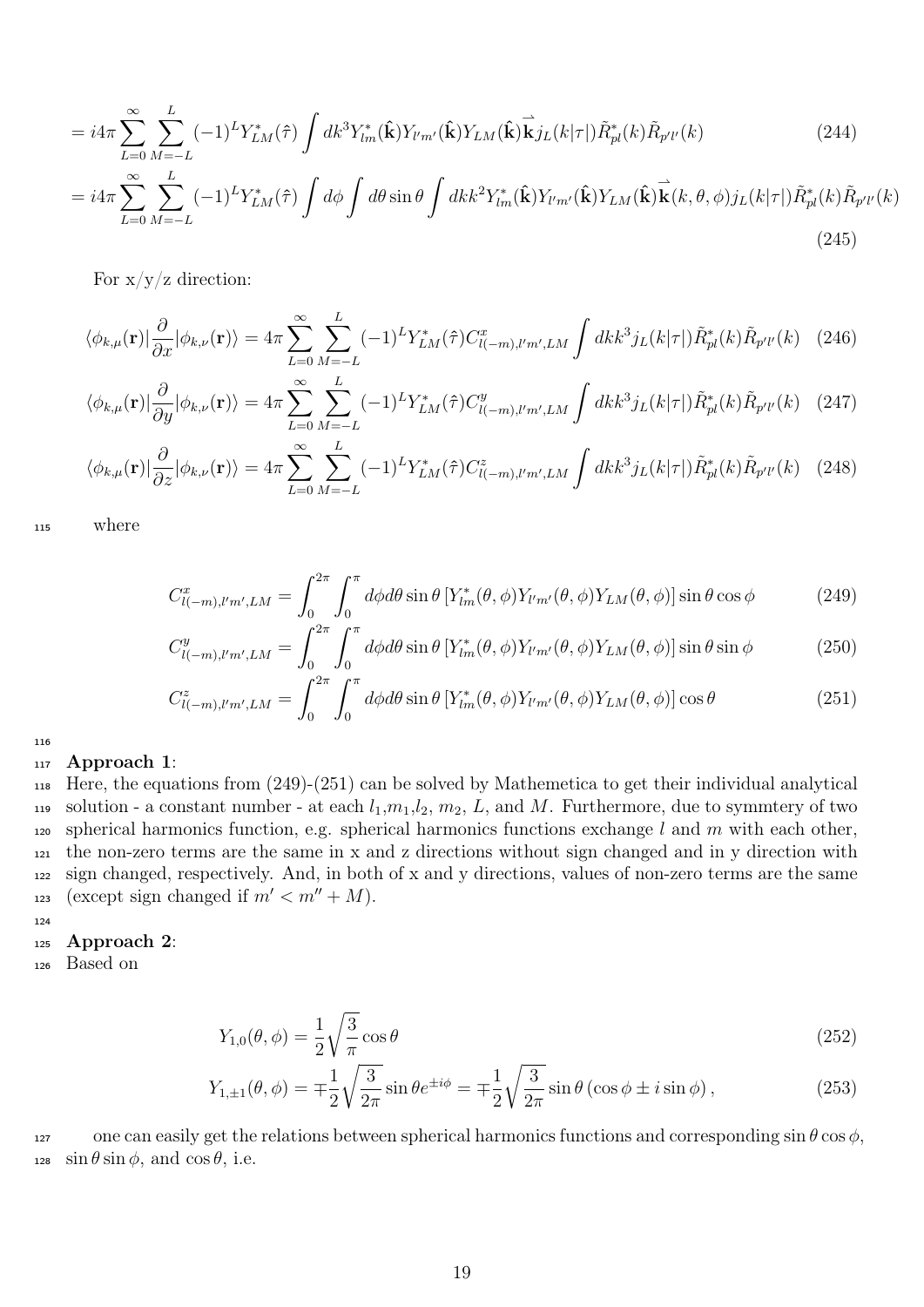$$
\sin \theta \cos \phi = \sqrt{\frac{2\pi}{3}} [Y_{1,1}(\theta, \phi) + Y_{1,-1}(\theta, \phi)]
$$
\n(254)

$$
\sin \theta \sin \phi = i \sqrt{\frac{2\pi}{3}} \left[ Y_{1,1}(\theta, \phi) - Y_{1,-1}(\theta, \phi) \right]
$$
 (255)

$$
\cos \theta = 2\sqrt{\frac{\pi}{3}} Y_{1,0}(\theta, \phi) \tag{256}
$$

129 After these three equations are put back to (249) (251), Gaunt coefficients can be expressed as <sup>130</sup> below.

$$
C_{l(-m),l'm',LM}^{x} = \sqrt{\frac{2\pi}{3}} \int_{0}^{2\pi} \int_{0}^{\pi} d\phi d\theta \sin\theta \left[ Y_{lm}^{*}(\theta,\phi) Y_{l'm'}(\theta,\phi) Y_{LM}(\theta,\phi) \right] \left[ Y_{1,1}(\theta,\phi) + Y_{1,-1}(\theta,\phi) \right]
$$
\n(257)

$$
C_{l(-m),l'm',LM}^{y} = i\sqrt{\frac{2\pi}{3}} \int_{0}^{2\pi} \int_{0}^{\pi} d\phi d\theta \sin\theta \left[ Y_{lm}^{*}(\theta,\phi) Y_{l'm'}(\theta,\phi) Y_{LM}(\theta,\phi) \right] \left[ Y_{1,1}(\theta,\phi) - Y_{1,-1}(\theta,\phi) \right]
$$
(258)

$$
C_{l(-m),l'm',LM}^{z} = 2\sqrt{\frac{\pi}{3}} \int_{0}^{2\pi} \int_{0}^{\pi} d\phi d\theta \sin\theta \left[ Y_{lm}^{*}(\theta,\phi) Y_{l'm'}(\theta,\phi) Y_{LM}(\theta,\phi) \right] Y_{1,0}(\theta,\phi)
$$
(259)

<sup>131</sup> According to

$$
Y_{l,m}^{*}(\theta,\phi) = (-1)^{m}Y_{l,-m}(\theta,\phi)
$$
\n
$$
Y_{l,m}(\theta,\phi)Y_{l_{2},m_{2}}(\theta,\phi) = \sqrt{\frac{(2l_{1}+1)(2l_{2}+1)}{4\pi}}\sum_{L,M}\sqrt{2L+1}\begin{pmatrix}l_{1} & l_{2} & L\\m_{1} & m_{2} & -M\end{pmatrix}\begin{pmatrix}l_{1} & l_{2} & L\\0 & 0 & 0\end{pmatrix}Y_{L,M}(\theta,\phi)(-1)^{M}
$$
\n(261)

$$
Y_{l_1,m_1}(\theta,\phi)Y_{l_2,m_2}(\theta,\phi) = \sqrt{\frac{(2l_1+1)(2l_2+1)}{4\pi}} \sum_{L,M} \sqrt{2L+1} \begin{pmatrix} l_1 & l_2 & L \ m_1 & m_2 & M \end{pmatrix} \begin{pmatrix} l_1 & l_2 & L \ 0 & 0 & 0 \end{pmatrix} Y_{L,M}^*(\theta,\phi)
$$
\n(262)

<sup>132</sup> and

$$
\int_0^{2\pi} \int_0^{\pi} d\phi d\theta \sin \theta Y_{l_1,m_1}(\theta,\phi) Y_{l_2,m_2}(\theta,\phi) Y_{l_3,m_3}(\theta,\phi) Y_{l_4,m_4}(\theta,\phi)
$$
\n(263)

$$
= \sqrt{\frac{(2l_1+1)(2l_2+1)}{4\pi}} \sum_{L,M} (-1)^M \sqrt{2L+1} \begin{pmatrix} l_1 & l_2 & L \ m_1 & m_2 & -M \end{pmatrix} \begin{pmatrix} l_1 & l_2 & L \ 0 & 0 & 0 \end{pmatrix}
$$
 (264)

$$
\times \int_0^{2\pi} \int_0^{\pi} d\phi d\theta \sin \theta Y_{L,M}(\theta,\phi) Y_{l_3,m_3}(\theta,\phi) Y_{l_4,m_4}(\theta,\phi)
$$
\n(265)

$$
= \sqrt{\frac{(2l_1+1)(2l_2+1)}{4\pi}} \sum_{L,M} (-1)^M \sqrt{2L+1} \begin{pmatrix} l_1 & l_2 & L \ m_1 & m_2 & -M \end{pmatrix} \begin{pmatrix} l_1 & l_2 & L \ 0 & 0 & 0 \end{pmatrix}
$$
 (266)

$$
\times \sqrt{\frac{(2l_3+1)(2l_4+1)}{4\pi}} \sum_{L',M'} \sqrt{2L'+1} \begin{pmatrix} l_3 & l_4 & L' \\ m_3 & m_4 & M' \end{pmatrix} \begin{pmatrix} l_3 & l_4 & L' \\ 0 & 0 & 0 \end{pmatrix}
$$
 (267)

$$
\times \int_0^{2\pi} \int_0^{\pi} d\phi d\theta \sin \theta Y_{L,M}(\theta,\phi) Y_{L',M'}^*(\theta,\phi)
$$
\n(268)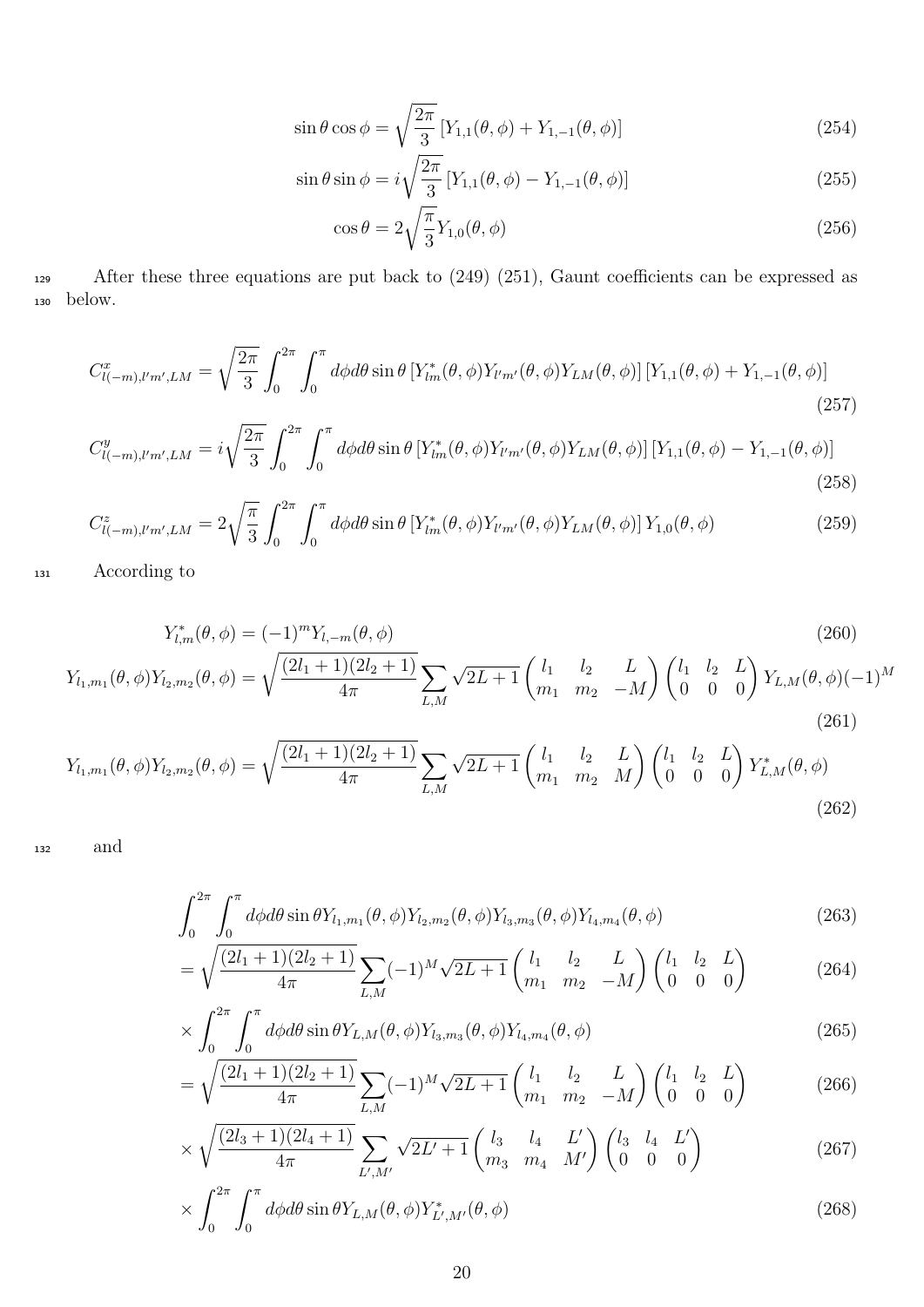$$
=\frac{\sqrt{(2l_1+1)(2l_2+1)(2l_3+1)(2l_4+1)}}{4\pi}\tag{269}
$$

$$
\times \sum_{L,M} (-1)^M (2L+1) \begin{pmatrix} l_1 & l_2 & L \\ m_1 & m_2 & -M \end{pmatrix} \begin{pmatrix} l_1 & l_2 & L \\ 0 & 0 & 0 \end{pmatrix} \begin{pmatrix} l_3 & l_4 & L \\ m_3 & m_4 & M \end{pmatrix} \begin{pmatrix} l_3 & l_4 & L \\ 0 & 0 & 0 \end{pmatrix}
$$
 (270)

<sup>133</sup> the equations from (257) ot (259) can be reorganized as below. (1)

$$
C_{l(-m),l'm',LM}^{x} = \sqrt{\frac{2\pi}{3}} \int_{0}^{2\pi} \int_{0}^{\pi} d\phi d\theta \sin \theta Y_{l,-m}^{*}(\theta,\phi) Y_{l',m'}(\theta,\phi) Y_{L,M}(\theta,\phi) \left[ Y_{1,1}(\theta,\phi) + Y_{1,-1}(\theta,\phi) \right]
$$
\n(271)

$$
= \sqrt{\frac{2\pi}{3}} (-1)^m \int_0^{2\pi} \int_0^{\pi} d\phi d\theta \sin \theta Y_{l,-m}(\theta,\phi) Y_{l',m'}(\theta,\phi) Y_{L,M}(\theta,\phi) Y_{1,1}(\theta,\phi)
$$
(272)

$$
+\sqrt{\frac{2\pi}{3}}(-1)^m \int_0^{2\pi} \int_0^{\pi} d\phi d\theta \sin \theta Y_{l,-m}(\theta,\phi) Y_{l',m'}(\theta,\phi) Y_{L,M}(\theta,\phi) Y_{1,-1}(\theta,\phi) \tag{273}
$$

$$
= \sqrt{\frac{2\pi}{3}} (-1)^m \frac{\sqrt{(2l+1)(2l+1)(2L+1)(2\cdot 1+1)}}{4\pi}
$$
\n
$$
\sqrt{\sum_{i=1}^m (2l+1)(2l+1)} \left( \frac{l}{l} - \frac{l'}{l'} - \frac{L'}{l'} \right) \left( \frac{l}{l} - \frac{l'}{l'} - \frac{L'}{l'} \right) \left( \frac{L}{l} - \frac{1}{l'} - \frac{L'}{l'} \right) \left( \frac{l}{l} - \frac{l'}{l'} - \frac{L'}{l'} \right) \left( \frac{l}{l} - \frac{l'}{l'} - \frac{L'}{l'} \right) \left( \frac{l}{l} - \frac{l'}{l'} - \frac{L'}{l'} \right) \left( \frac{l}{l} - \frac{l'}{l'} - \frac{L'}{l'} \right) \left( \frac{l}{l} - \frac{l'}{l'} - \frac{L'}{l'} \right) \left( \frac{l}{l} - \frac{l'}{l'} - \frac{L'}{l'} \right) \left( \frac{l}{l} - \frac{l'}{l'} - \frac{L'}{l'} \right) \left( \frac{l}{l} - \frac{l'}{l'} - \frac{L'}{l'} \right) \left( \frac{l}{l} - \frac{l'}{l'} - \frac{L'}{l'} \right) \left( \frac{l}{l} - \frac{l'}{l'} - \frac{L'}{l'} \right) \left( \frac{l}{l} - \frac{l'}{l'} - \frac{L'}{l'} \right) \left( \frac{l}{l} - \frac{l'}{l'} - \frac{L'}{l'} \right) \left( \frac{l}{l} - \frac{l'}{l'} \right) \left( \frac{l}{l} - \frac{l'}{l'} \right) \left( \frac{l}{l} - \frac{l'}{l'} \right) \left( \frac{l}{l} - \frac{l'}{l'} \right) \left( \frac{l}{l} - \frac{l'}{l'} \right) \left( \frac{l}{l} - \frac{l'}{l'} \right) \left( \frac{l}{l} - \frac{l'}{l'} \right) \left( \frac{l}{l} - \frac{l'}{l'} \right) \left( \frac{l}{l} - \frac{l'}{l'} \right) \left( \frac{l}{l} - \frac{l'}{l'} \right) \left( \frac{l}{l} - \frac{l'}{l'} \right) \left( \frac{l}{l} - \frac{l'}{l'} \right) \left( \
$$

$$
\times \sum_{L',M'} (-1)^{M'} (2L' + 1) \begin{pmatrix} l & l' & L' \\ -m & m' & -M' \end{pmatrix} \begin{pmatrix} l & l' & L' \\ 0 & 0 & 0 \end{pmatrix} \begin{pmatrix} L & 1 & L' \\ M & 1 & M' \end{pmatrix} \begin{pmatrix} L & 1 & L' \\ 0 & 0 & 0 \end{pmatrix}
$$
\n(275)

$$
+\sqrt{\frac{2\pi}{3}}(-1)^{m}\frac{\sqrt{(2l+1)(2l+1)(2L+1)(2\cdot 1+1)}}{4\pi}
$$
\n(276)

$$
\times \sum_{L',M'} (-1)^{M'} (2L'+1) \begin{pmatrix} l & l' & L' \\ -m & m' & -M' \end{pmatrix} \begin{pmatrix} l & l' & L' \\ 0 & 0 & 0 \end{pmatrix} \begin{pmatrix} L & 1 & L' \\ M & -1 & M' \end{pmatrix} \begin{pmatrix} L & 1 & L' \\ 0 & 0 & 0 \end{pmatrix}
$$
\n(277)

$$
= \sqrt{\frac{2\pi}{3}} (-1)^m \frac{\sqrt{(2l+1)(2l+1)(2L+1)(2\cdot 1+1)}}{4\pi}
$$
\n(278)

$$
\times \sum_{L',M'} (-1)^{M'} (2L'+1) \begin{pmatrix} l & l' & L' \\ -m & m' & -M' \end{pmatrix} \begin{pmatrix} l & l' & L' \\ 0 & 0 & 0 \end{pmatrix} \begin{pmatrix} L & 1 & L' \\ M & 1 & M' \end{pmatrix} \begin{pmatrix} L & 1 & L' \\ 0 & 0 & 0 \end{pmatrix}
$$
\n(279)

$$
+\sqrt{\frac{2\pi}{3}}(-1)^{m}\frac{\sqrt{(2l+1)(2l+1)(2L+1)(2\cdot 1+1)}}{4\pi}\tag{280}
$$

$$
\times \sum_{L',M'} (-1)^{M'} (2L' + 1) \begin{pmatrix} l & l' & L' \\ -m & m' & -M' \end{pmatrix} \begin{pmatrix} l & l' & L' \\ 0 & 0 & 0 \end{pmatrix} \begin{pmatrix} L & 1 & L' \\ M & -1 & M' \end{pmatrix} \begin{pmatrix} L & 1 & L' \\ 0 & 0 & 0 \end{pmatrix}
$$
(281)

$$
= (-1)^m \sqrt{\frac{(2l+1)(2l'+1)(2L+1)}{8\pi}}
$$
\n(282)

$$
\times \sum_{L',M'} (-1)^{M'} (2L'+1) \begin{pmatrix} l & l' & L' \\ -m & m' & -M' \end{pmatrix} \begin{pmatrix} l & l' & L' \\ 0 & 0 & 0 \end{pmatrix} \begin{pmatrix} L & 1 & L' \\ 0 & 0 & 0 \end{pmatrix}
$$
 (283)

$$
\times \left[ \begin{pmatrix} L & 1 & L' \\ M & 1 & M' \end{pmatrix} + \begin{pmatrix} L & 1 & L' \\ M & -1 & M' \end{pmatrix} \right] \tag{284}
$$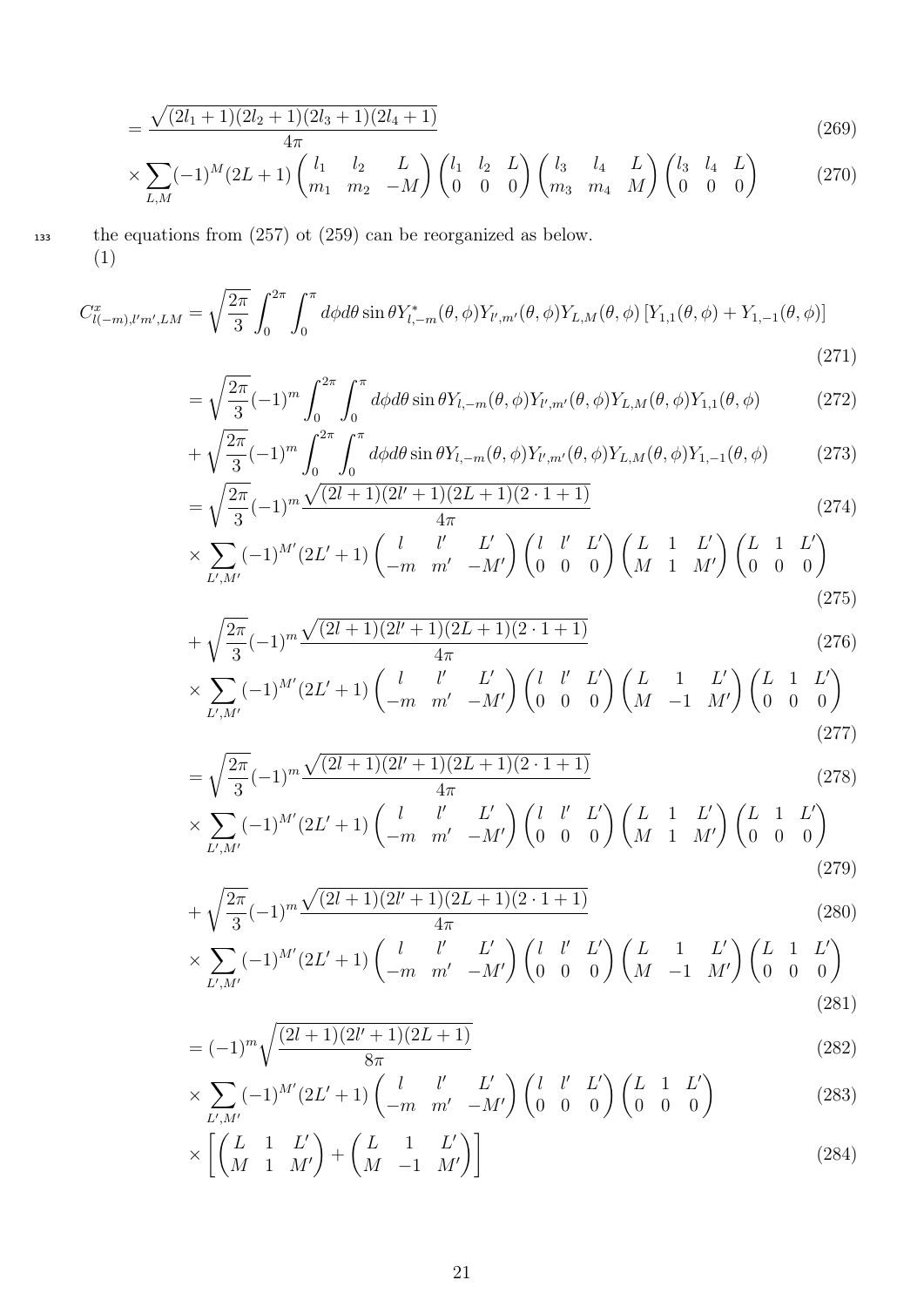$$
C_{l(-m),l'm',LM}^{i} = i\sqrt{\frac{2\pi}{3}} \int_{0}^{2\pi} \int_{0}^{\pi} d\phi d\theta \sin \theta Y_{l,-m}^{*}(\theta,\phi) Y_{l',m'}(\theta,\phi) Y_{L,M}(\theta,\phi) [Y_{1,1}(\theta,\phi) - Y_{1,-1}(\theta,\phi)]
$$
\n(285)

$$
= i(-1)^m \sqrt{\frac{(2l+1)(2l'+1)(2L+1)}{8\pi}}
$$
\n(286)

$$
\times \sum_{L',M'} (-1)^{M'} (2L'+1) \begin{pmatrix} l & l' & L' \\ -m & m' & -M' \end{pmatrix} \begin{pmatrix} l & l' & L' \\ 0 & 0 & 0 \end{pmatrix} \begin{pmatrix} L & 1 & L' \\ 0 & 0 & 0 \end{pmatrix}
$$
 (287)

$$
\times \left[ \begin{pmatrix} L & 1 & L' \\ M & 1 & M' \end{pmatrix} - \begin{pmatrix} L & 1 & L' \\ M & -1 & M' \end{pmatrix} \right] \tag{288}
$$

(3)

(2)

$$
C_{l(-m),l'm',LM}^{z} = 2\sqrt{\frac{\pi}{3}}(-1)^{m} \int_{0}^{2\pi} \int_{0}^{\pi} d\phi d\theta \sin \theta (-1)^{m} Y_{l,-m}(\theta,\phi) Y_{l',m'}(\theta,\phi) Y_{L,M}(\theta,\phi) Y_{1,0}(\theta,\phi)
$$
 (289)  

$$
= 2\sqrt{\frac{\pi}{3}}(-1)^{m} \frac{\sqrt{(2l+1)(2l'+1)(2L+1)(2\cdot 1+1)}}{4\pi}
$$
 (290)

$$
\times \sum_{L',M'} (-1)^{M'} (2L'+1) \begin{pmatrix} l & l' & L' \\ -m & m' & -M' \end{pmatrix} \begin{pmatrix} l & l' & L' \\ 0 & 0 & 0 \end{pmatrix} \begin{pmatrix} L & 1 & L' \\ M & -1 & M' \end{pmatrix} \begin{pmatrix} L & 1 & L' \\ 0 & 0 & 0 \end{pmatrix}
$$
\n(291)

$$
= (-1)^{m} \sqrt{\frac{(2l+1)(2l+1)(2L+1)}{4\pi}}
$$
\n(292)

$$
\times \sum_{L',M'} (-1)^{M'} (2L'+1) \begin{pmatrix} l & l' & L' \\ -m & m' & -M' \end{pmatrix} \begin{pmatrix} l & l' & L' \\ 0 & 0 & 0 \end{pmatrix} \begin{pmatrix} L & 1 & L' \\ M & 0 & M' \end{pmatrix} \begin{pmatrix} L & 1 & L' \\ 0 & 0 & 0 \end{pmatrix}
$$
\n(293)

<sup>134</sup> or

$$
C_{l(-m),l'm',LM}^{z} = 2\sqrt{\frac{\pi}{3}} \int_{0}^{2\pi} \int_{0}^{\pi} d\phi d\theta \sin \theta (-1)^{m} Y_{l,-m}(\theta,\phi) Y_{l',m'}(\theta,\phi) Y_{L,M}(\theta,\phi) Y_{1,0}(\theta,\phi)
$$
(294)

$$
=2\sqrt{\frac{\pi}{3}}(-1)^m \int_0^{2\pi} \int_0^{\pi} d\phi d\theta \sin \theta \left[Y_{l,-m}(\theta,\phi)Y_{l',m'}(\theta,\phi)\right] Y_{L,M}(\theta,\phi) Y_{1,0}(\theta,\phi) \tag{295}
$$

$$
= \sqrt{\frac{(2l+1)(2l'+1)}{4\pi}} \sum_{L',M'} (-1)^{M'} \sqrt{2L'+1} \begin{pmatrix} l & l' & L' \\ -m & m' & -M' \end{pmatrix} \begin{pmatrix} l & l' & L' \\ 0 & 0 & 0 \end{pmatrix} \tag{296}
$$

$$
\times 2\sqrt{\frac{\pi}{3}}(-1)^m \int_0^{2\pi} \int_0^{\pi} d\phi d\theta \sin \theta Y_{L',M'}(\theta,\phi) \left[ Y_{L,M}(\theta,\phi) Y_{1,0}(\theta,\phi) \right]
$$
(297)

$$
= \sqrt{\frac{(2l+1)(2l'+1)}{4\pi}} \sum_{L',M'} (-1)^{M'} \sqrt{2L'+1} \begin{pmatrix} l & l' & L' \\ -m & m' & -M' \end{pmatrix} \begin{pmatrix} l & l' & L' \\ 0 & 0 & 0 \end{pmatrix} \tag{298}
$$

$$
\times \sqrt{\frac{(2L+1)(2\cdot 1+1)}{4\pi}} \sum_{L'',M''} \sqrt{2L''+1} \begin{pmatrix} L & 1 & L'' \\ M & 0 & M'' \end{pmatrix} \begin{pmatrix} L & 1 & L'' \\ 0 & 0 & 0 \end{pmatrix}
$$
 (299)

$$
\times 2\sqrt{\frac{\pi}{3}}(-1)^m \int_0^{2\pi} \int_0^{\pi} d\phi d\theta \sin \theta Y_{L',M'}(\theta,\phi) Y_{L'',M''}^*(\theta,\phi)
$$
 (300)

<sup>135</sup> or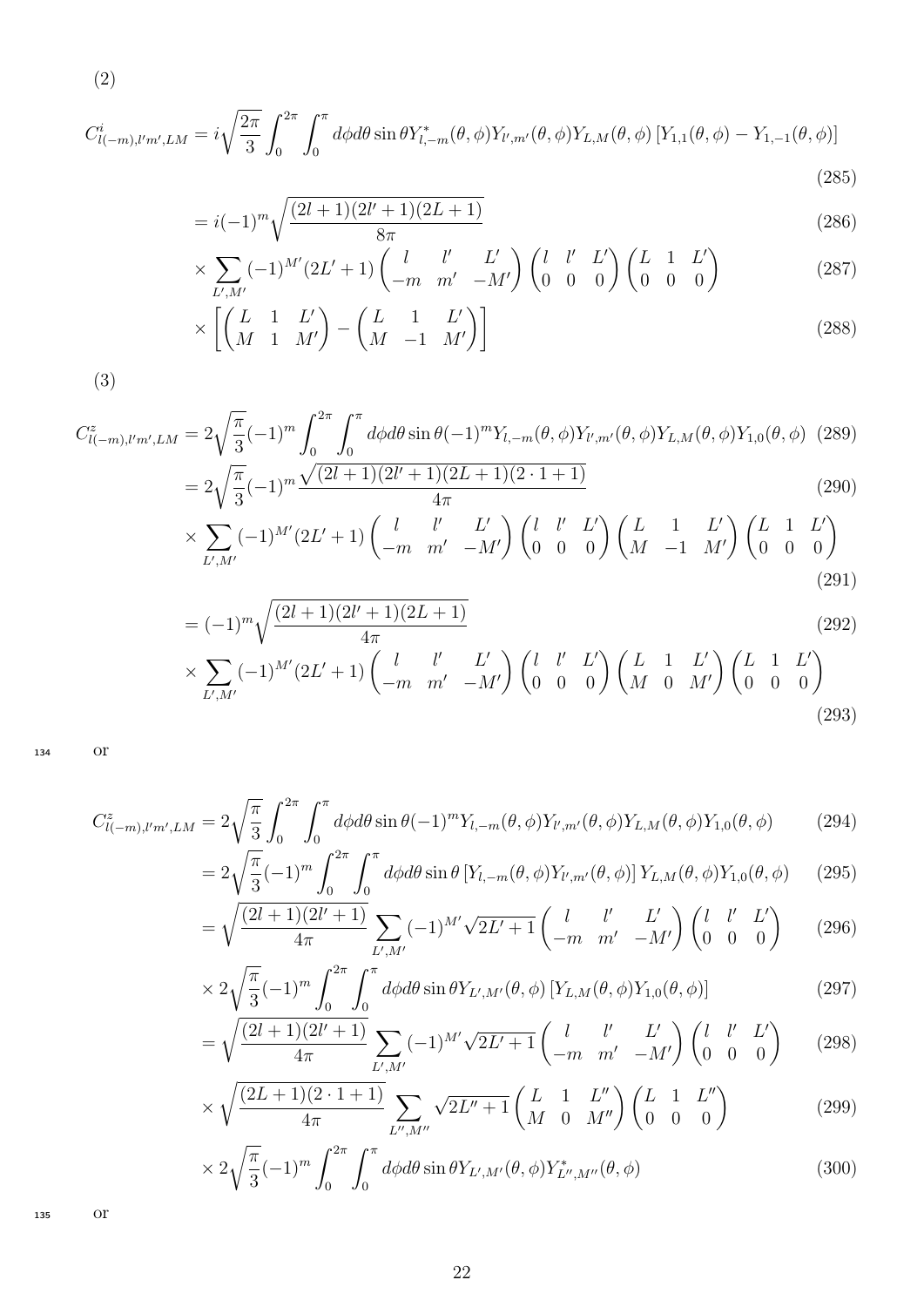$$
= (-1)^m \sqrt{\frac{(2l+1)(2l'+1)}{4\pi}} \sum_{L',M'} (-1)^{M'} \sqrt{2L'+1} \begin{pmatrix} l & l' & L' \\ -m & m' & -M' \end{pmatrix} \begin{pmatrix} l & l' & L' \\ 0 & 0 & 0 \end{pmatrix}
$$
(301)

$$
\times \sqrt{2L+1} \sum_{L'',M''} \sqrt{2L''+1} \begin{pmatrix} L & 1 & L'' \\ M & 0 & M'' \end{pmatrix} \begin{pmatrix} L & 1 & L'' \\ 0 & 0 & 0 \end{pmatrix} \delta_{L',L''} \delta_{M',M''}
$$
(302)

$$
=(-1)^{m}\sqrt{\frac{(2l+1)(2l'+1)(2L+1)}{4\pi}}\tag{303}
$$

$$
\times \sum_{L',M'} (-1)^{M'} (2L'+1) \begin{pmatrix} l & l' & L' \\ -m & m' & -M' \end{pmatrix} \begin{pmatrix} l & l' & L' \\ 0 & 0 & 0 \end{pmatrix} \begin{pmatrix} L & 1 & L' \\ M & 0 & M' \end{pmatrix} \begin{pmatrix} L & 1 & L' \\ 0 & 0 & 0 \end{pmatrix}
$$
 (304)

<sup>136</sup> Furthermore,

137 Prove  $\langle \psi_{k,\mu} | \overrightarrow{p} | \psi_{k,\nu} \rangle = \langle \psi_{k,\nu} | \overrightarrow{p} | \psi_{k,\mu} \rangle^*$ :

$$
\langle \psi_{k,\nu} | \overrightarrow{p} | \psi_{k,\mu} \rangle^* = \left( -i\hbar \int \psi_{k,\nu}^* \nabla \psi_{k,\mu} d\tau \right)^* = i\hbar \int \psi_{k,\nu} \nabla \psi_{k,\mu}^* d\tau
$$
\n(305)

$$
=i\hbar\int\nabla\left(\psi_{k,\nu}\psi_{k,\mu}^*\right)d\tau-i\hbar\int\left(\nabla\psi_{k,\nu}\right)\psi_{k,\mu}^*d\tau=i\hbar\left[\psi_{k,\nu}\psi_{k,\mu}^*\right]_a^{a+R}-i\hbar\int\left(\nabla\psi_{k,\nu}\right)\psi_{k,\mu}^*d\tau\qquad(306)
$$

$$
= i\hbar \left[ \psi_{k,\nu}(a+R)\psi_{k,\mu}^*(a+R) - \psi_{k,\nu}(a)\psi_{k,\mu}^*(a) \right] - i\hbar \int \left( \nabla \psi_{k,\nu} \right) \psi_{k,\mu}^* d\tau \tag{307}
$$

$$
= i\hbar \left[0\right] - i\hbar \int \left(\nabla \psi_{k,\nu}\right) \psi_{k,\mu}^* d\tau = -i\hbar \int \psi_{k,\mu}^* \left(\nabla \psi_{k,\nu}\right) d\tau = \langle \psi_{k,m} | \vec{p} | \psi_{k,\nu} \rangle \tag{308}
$$

<sup>138</sup> where  $\nabla \left( \psi_{k,\nu} \psi_{k,\mu}^* \right) = \left( \nabla \psi_{k,\nu} \right) \psi_{k,\mu}^* + \psi_{k,\nu} \left( \nabla \psi_{k,\mu}^* \right).$ 

$$
\sigma_{\alpha\beta}(\omega) = \sum_{ijkl=s,p,d,\dots} \sigma_{\alpha\beta}^{ijkl}(\omega)
$$
\n(309)

$$
\epsilon_{\alpha\beta}(\omega) = \sum_{ijkl=s,p,d,\dots} \epsilon_{\alpha\beta}^{ijkl}(\omega)
$$
\n(310)

$$
\sigma_{\alpha\beta}(\omega) = \sum_{i=s,p,d} \sigma_{\alpha\beta}^i(\omega) \tag{311}
$$

$$
\epsilon_{\alpha\beta}(\omega) = \sum_{i=s,p,d} \epsilon_{\alpha\beta}^i(\omega)
$$
\n(312)

# <sup>139</sup> References

- <sup>140</sup> [1] Richard M. Martin, "Electronic Structure: Basic Theory and Practical Methods, 1st ed.", Cam-<sup>141</sup> bridge University Press, Cambridge, 2004, Chapter 19, Page 399-400. (ISBN-10: 0521782856)
- <sup>142</sup> [2] Michael P. Marder, Condensed Matter Physics, 2nd ed., Wiley, New Jersey, 2010. (ISBN 978-0- <sup>143</sup> 470-61798-4)
- <sup>144</sup> [3] Henrik Bruus, Karsten Flensberg, Many-Body Quantum Theory in Condensed Matter Physics, <sup>145</sup> Oxford University Press, Chap. 6, 2004 (ISBN 978-0-19-856633-5).
- <sup>146</sup> [4] T. Giamarchi, A. Iucci, C. Berthod, Introduction to Many body physics, online lecture notes, <sup>147</sup> Chap. 2.
- <sup>148</sup> [5] P. Allen, Conceptual Foundations of Materials: A standard model for ground- and excited-state <sup>149</sup> properties, Elsevier Science, Chap. 6, 2006.